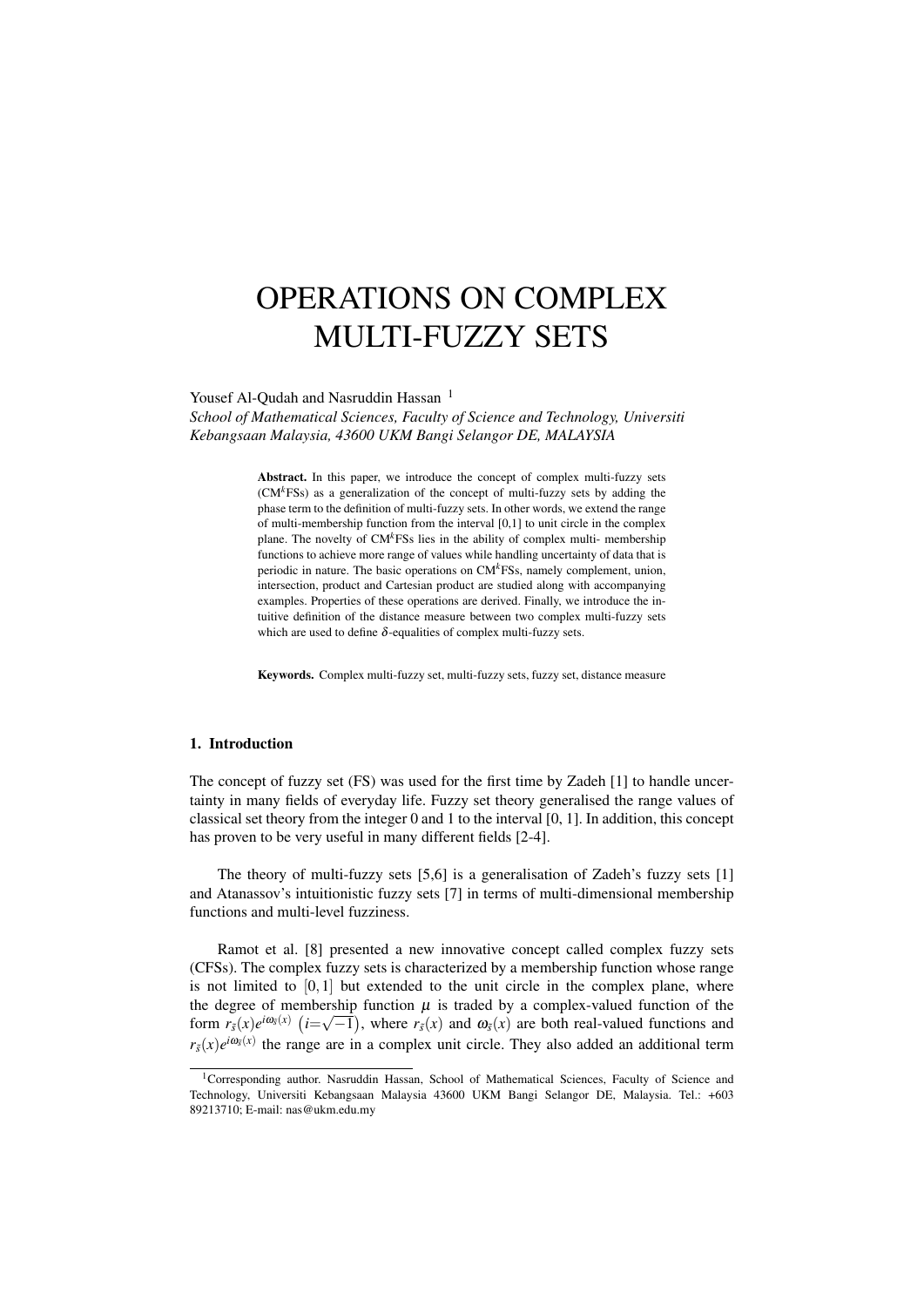called the phase term to solve the enigma in translating some complex-valued functions on physical terms to human language and vice versa. Ramot et al. [8,9] discussed several important operations such as complement, union, and intersection and discussed fuzzy relations for such complex fuzzy sets. The complex fuzzy sets are used to represent the information with uncertainty and periodicity simultaneously.

Alkouri and Salleh [10] introduced the concept of complex intuitionistic fuzzy set (CIFS ) which is generalized from the innovative concept of a complex fuzzy set . The complex fuzzy sets and complex intuitionistic fuzzy sets cannot handle imprecise, indeterminate, inconsistent, and incomplete information of periodic nature. Ali and Smarandache [11] presented the concept of complex neutrosophic set. The complex neutrosophic set can handle the redundant nature of uncertainty, incompleteness, indeterminacy and inconsistency among others.

The concept of "proximity measure" was used for the first time by Pappis [12], with an attempt to show that precise membership values should normally be of no practical significance. Hong and Hwang [13] then proposed an important generalization. Moreover, Cai [14,15] introduced and discussed  $\delta$ -equalities of fuzzy sets and proposed that if two fuzzy sets are equal to an extent of  $\delta$ , then they are said to be  $\delta$ -equal. Zhang et al. [16] introduced the concept of  $\delta$ -equalities of complex fuzzy set and applied it to signal processing.

We will extend the discussion on multi-fuzzy sets further by proposing a new concept of complex multi-fuzzy sets (CM*k*FSs) by adding a second dimension (phase term) to multi-membership function of multi-fuzzy sets. Complete characterization of many real life problems that have a periodic nature can then be handled by complex multifuzzy membership functions of the objects involved in these periodic problems. Then, we define its basic operations, namely complement, union, intersection, complex multifuzzy product, Cartesian product, distance measure and study their properties. Finally, we introduce the  $\delta$ -equalities of complex multi-fuzzy sets.

## 2. Preliminaries

In the current section we will briefly recall the notions of fuzzy sets, multi-fuzzy sets and complex fuzzy sets which are relevant to this paper.

First we shall recall the basic definitions of fuzzy sets. The theory of fuzzy sets, first developed by Zadeh in 1965 [1] is as follows.

**DEFINITION 2.1.** (see [1]) A fuzzy set  $\tilde{S}$  in a universe of discourse *X* is characterised by a membership function  $\mu_{\tilde{S}}(x)$  that takes values in the interval [0,1] for all *x* ∈ *X*.

Sebastian and Ramakrishnan [6] introduced the following definition of multi-fuzzy sets.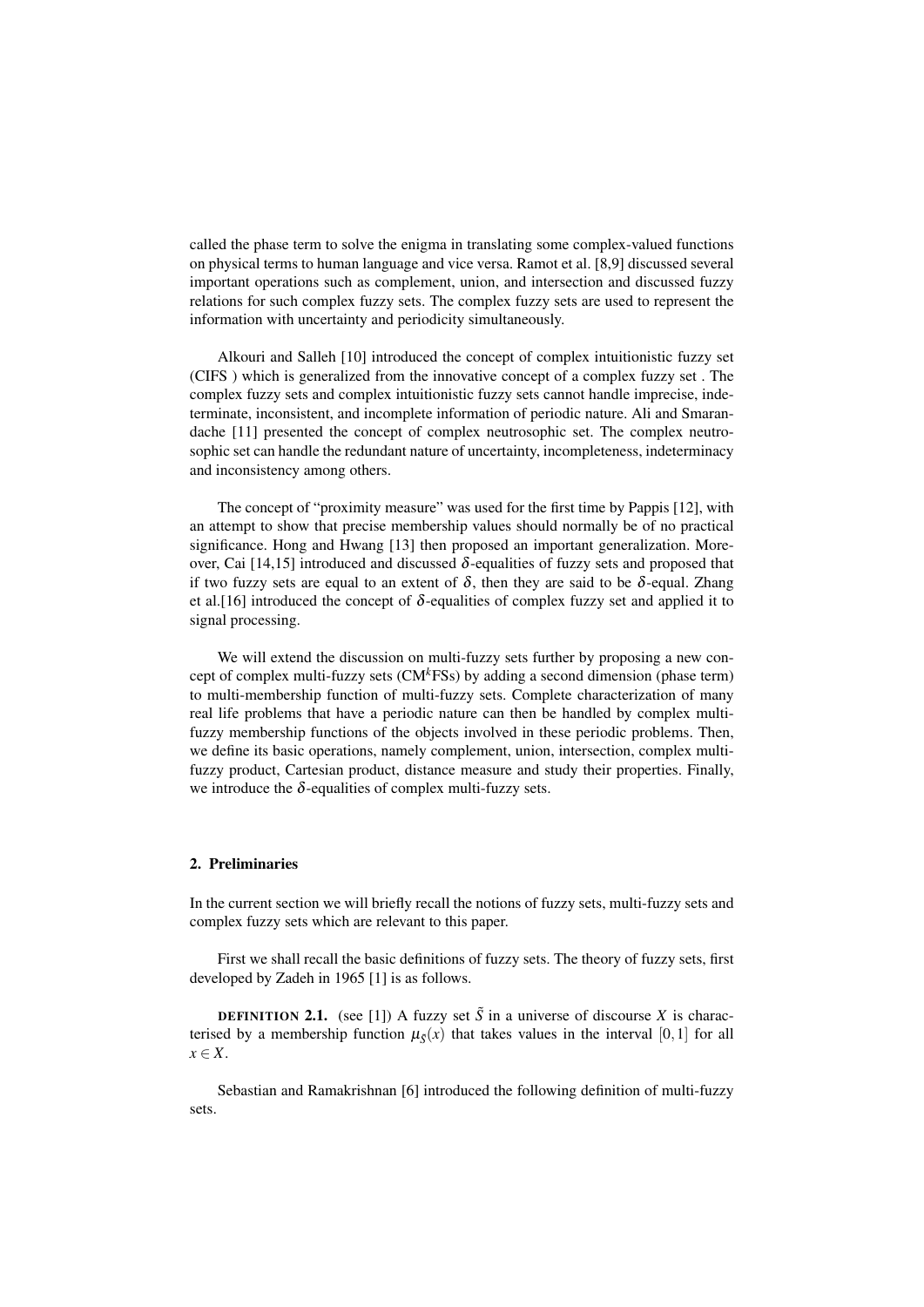**DEFINITION 2.2.** Let  $k$  be a positive integer and  $X$  be a non-empty set. A multifuzzy set  $\tilde{S}$  in *X* is a set of ordered sequences  $\tilde{S} = \{ \langle x, \mu_1(x), ..., \mu_k(x) \rangle : x \in X \}$ , where  $\mu_i: X \longrightarrow L_i = [0,1]$  ,  $i = 1,2,...,k$ .

The function  $\mu_{\tilde{g}}(x) = (\mu_1(x), ..., \mu_k(x))$  is called the multi-membership function of multi-fuzzy sets  $\tilde{S}$ ,  $\tilde{k}$  is called a dimension of  $\tilde{S}$ . The set of all multi-fuzzy sets of dimension *k* in *X* is denoted by  $M<sup>k</sup>FS(x)$ .

In the following, we give some basic definitions and set theoretic operations of complex fuzzy sets.

**DEFINITION 2.3.** (see [8]) A complex fuzzy set (CFS)  $\tilde{S}$ , defined on a universe of discourse *X*, is characterised by a membership function  $\mu_{\tilde{s}}(x)$  that assigns to any element  $x \in X$  a complex-valued grade of membership in  $\tilde{S}$ . By definition, the values of  $\mu_{\tilde{s}}(x)$  may receive all lying within the unit circle in the complex plane and are thus of the form  $\mu_{\tilde{s}}(x) = r_{\tilde{s}}(x) \cdot e^{iArg_{\tilde{s}}(x)}$ , where  $i =$ Fire in the complex plane and are thus of  $\sqrt{-1}$ ,  $r_{\bar{s}}(x)$  is a real-valued function such that  $r_{\tilde{s}}(x) \in [0,1]$  and  $e^{iArg_s(x)}$  is a periodic function whose periodic law and principal period are, respectively,  $2\pi$  and  $0 < arg_{\tilde{s}}(x) \leq 2\pi$ , i.e.,  $Arg_{\tilde{s}}(x) = arg_{\tilde{s}}(x) + 2k\pi$ ,  $k =$  $0, \pm 1, \pm 2, \ldots$ , where  $arg_{\bar{g}}(x)$  is the principal argument. The principal argument  $arg_{\bar{g}}(x)$ will be used in the following text. The CFS  $\tilde{S}$  may be represented as the set of ordered pairs

$$
\tilde{S} = \{(x, \mu_{\tilde{s}}(x)) : x \in X\} = \{(x, r_{\tilde{s}}(x) \cdot e^{iarg_{\tilde{s}}(x)}) : x \in X\}.
$$

**DEFINITION 2.4.** (see [8]) Let  $\tilde{A}$  and  $\tilde{B}$  be two complex fuzzy sets on *X* and, let  $\mu_{\tilde{A}}(x) = r_{\tilde{A}}(x) \cdot e^{i\alpha rs_{\tilde{A}}(x)}$  and  $\mu_{\tilde{B}}(x) = r_{\tilde{B}}(x) \cdot e^{i\alpha rs_{\tilde{B}}(x)}$  be their membership functions, respectively.

(a) The complex fuzzy complement of  $\tilde{A}$ , denoted by  $\tilde{A}^c$ , is specified by a function

$$
\tilde{A}^c = \{ (x, r_{\tilde{A}^c}(x) \cdot e^{i \arg_{\tilde{A}^c}(x)}): x \in X \} = \{ (x, (1 - r_{\tilde{A}}(x)) \cdot e^{i(2\pi - \arg_{\tilde{A}^c}(x))}: x \in X \},
$$

(b) The complex fuzzy union of  $\tilde{A}$  and  $\tilde{B}$ , denoted by  $\tilde{A} \cup \tilde{B}$ , is specified by a function

$$
\mu_{\tilde{A}\cup\tilde{B}}(x)=r_{\tilde{A}\cup\tilde{B}}(x).e^{i \arg_{\tilde{A}\cup\tilde{B}}(x)}=max(r_{\tilde{A}}(x),r_{\tilde{B}}(x)).e^{i \max(\arg_{\tilde{A}}(x),\arg_{\tilde{B}}(x))},
$$

(c) The complex fuzzy intersection of  $\tilde{A}$  and  $\tilde{B}$ , denoted by  $\tilde{A} \cap \tilde{B}$ , is specified by a function

$$
\mu_{\tilde{A}\cap\tilde{B}}(x)=r_{\tilde{A}\cap\tilde{B}}(x).\mathbf{e}^{i\arg_{\tilde{A}\cap\tilde{B}}(x)}=min(r_{\tilde{A}}(x),r_{\tilde{B}}(x)).\mathbf{e}^{i\min(\arg_{\tilde{A}}(x),\arg_{\tilde{B}}(x))},
$$

(d) We say that  $\tilde{A}$  is greater than  $\tilde{B}$ , denoted by  $\tilde{A} \supset \tilde{B}$  or  $\tilde{B} \subseteq \tilde{A}$ , if for any  $x \in X$ ,

 $r_{\tilde{A}}(x) \leq r_{\tilde{B}}(x)$  *and*  $arg_{\tilde{A}}(x) \leq arg_{\tilde{B}}(x)$ *.* 

**DEFINITION 2.5.** (see [16]) Let  $\tilde{A}$  and  $\tilde{B}$  be two complex fuzzy sets on *X* and, let  $\mu_{\tilde{A}}(x) = r_{\tilde{A}}(x)$ .*e*<sup>*iarg<sub>A</sub>*(*x*) and  $\mu_B(x) = r_{\tilde{B}}(x)$ .*e*<sup>*iarg<sub>B</sub>*(*x*) be their membership functions,</sup></sup> respectively. The complex fuzzy product of  $\tilde{A}$  and  $\tilde{B}$ , denoted  $\tilde{A} \circ \tilde{B}$ , is specified by a function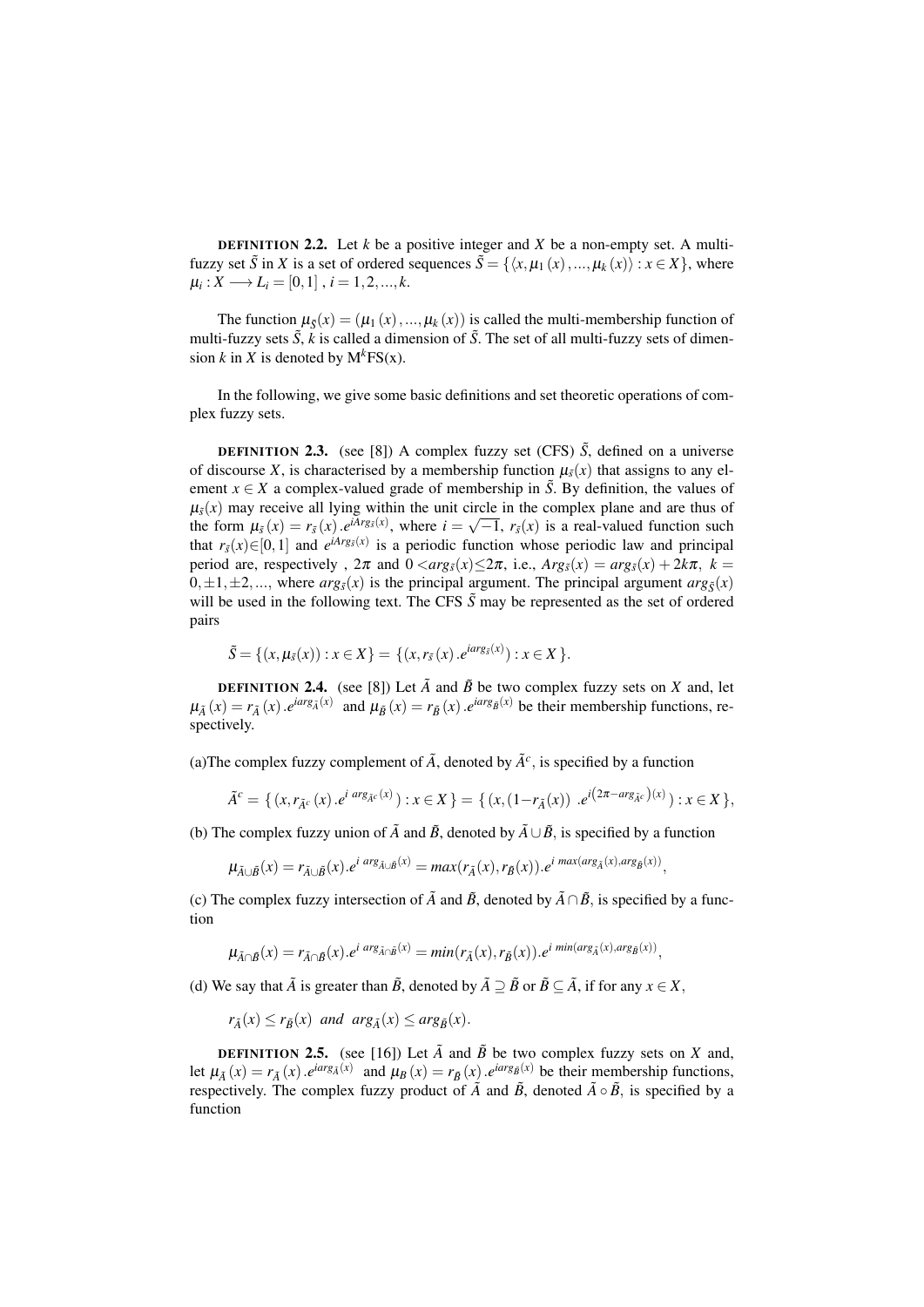$$
\mu_{\tilde{A}\circ\tilde{B}} = r_{\tilde{A}\circ\tilde{B}}(x) . e^{i \arg_{\tilde{A}\circ\tilde{B}}(x)} = (r_{\tilde{A}}(x) \cdot r_{\tilde{B}}(x) . e^{i 2\pi \left(\frac{\arg_{\tilde{A}}(x)}{2\pi} \cdot \frac{\arg_{\tilde{B}}(x)}{2\pi}\right)}.
$$

**DEFINITION 2.6.** (see [16]) Let  $\tilde{A}_n$  be *N* complex fuzzy sets on  $\mu_{\tilde{A}}(x) =$  $r_{\tilde{A}}(x)$ .*e*<sup>*iarg<sub>A</sub>*(*x*)</sup> their membership functions, respectively. The complex fuzzy Cartesian product of  $\tilde{A}_n$ ,  $n = 1, ..., N$ , denoted  $\tilde{A}_1 \times ... \times \tilde{A}_N$ , is specified by a function

$$
\mu_{\tilde{A}_1 \times \ldots \times \tilde{A}_N} = r_{\tilde{A}_1 \times \ldots \times \tilde{A}_N}(x) \cdot e^{iarg_{\tilde{A}_1 \times \ldots \times \tilde{A}_N}(x)}
$$
\n
$$
= \min \left( r_{\tilde{A}_1}(x_1), \ldots, r_{\tilde{A}_N}(x_N) \right) \cdot e^{i \min \left( arg_{\tilde{A}_1}(x_1), \ldots, arg_{\tilde{A}_N}(x_N) \right)},
$$
\nWhere  $x = (x_1, \ldots, x_N) \in \underbrace{X \times \ldots \times X}_{N}$ .

**DEFINITION 2.7.** (see [16]) Let  $\tilde{A}$  and  $\tilde{B}$  be two complex fuzzy sets on *X* and, let  $\mu_{\tilde{A}}(x) = r_{\tilde{A}}(x) \cdot e^{i \arg_{\tilde{A}}(x)}$  and  $\mu_{\tilde{B}}(x) = r_{\tilde{B}}(x) \cdot e^{i \arg_{\tilde{B}}(x)}$  be their membership functions, respectively. Then  $\tilde{A}$  and  $\tilde{B}$  are said to be  $\delta$ -equal, denoted  $\tilde{A} = (\delta)\tilde{B}$ , if and only if  $d(\tilde{A}, \tilde{B}) \leq 1 - \delta$ , where  $0 \leq \delta \leq 1$ .

### 3. Complex multi-fuzzy sets

In this section, we introduce the definition of complex multi-fuzzy sets which are a generalisation of multi-fuzzy sets [5], by extending the range of multi-membership functions from the interval  $[0,1]$  to the unit circle in the complex plane.

We begin by proposing the definition of complex multi-fuzzy sets based on multifuzzy sets and complex fuzzy sets, and give an illustrative example of it.

DEFINITION 3.1. (see [17]) Let *X* be a non-empty set, *N* the set of natural numbers and  $\{L_j : j \in N\}$  a family of complete lattices. A complex multifuzzy set (CMFS)  $\tilde{S}$ , defined on a universe of discourse  $X$ , is characterised by a multi-membership function  $\mu_{\tilde{s}}(x) = (\mu_{\tilde{s}_j}(x))_{j \in N}$ , that assigns to any element  $x \in X$ a complex-valued grade of membership in  $\tilde{S}$ . By definition, the values of  $\mu_{\tilde{S}}(x)$  may receive all lying within the unit circle in the complex plane, and are thus of the form  $\mu_{\tilde{s}}(x) = (r_{\tilde{s}_j}(x).e^{iArg_{\tilde{s}_j}(x)})_{j \in N}, \quad (i =$  $\sqrt{-1}$ ,  $(r_{\tilde{s}_j}(x))_{j \in N}$  are real-valued function such that  $(r_{\tilde{s}_j}(x))_{j \in N} \in [0,1]$  and  $(e^{iArg_{\tilde{s}_j}(x)})_{j \in N}$  are periodic function whose periodic law and principal period are, respectively,  $2\pi$  and  $0 < (arg_{\tilde{s}_j}(x))_{j \in N} \le 2\pi$ , *i.e.*,  $(\text{Arg}_{\tilde{s}_j}(x))_{j \in \mathbb{N}} = \text{arg}_{\tilde{s}_j}(x) + 2k\pi$ ,  $K = 0, \pm 1, \dots$ , where  $\text{arg}_{\tilde{s}_j}(x)$  is the principal argument. The principal argument  $\left( \arg s_j(x) \right)_{j \in \mathbb{N}}$  will be used on the following text. The CMFS  $\tilde{S}$  may be represented as the set of ordered sequence

$$
\tilde{S} = \{ (x, (\mu_{\tilde{s}_j}(x) = a_j)_{j \in N}) : x \in X \} = \{x, ((r_{\tilde{s}_j}(x), e^{i \arg_{\tilde{s}_j}(x)})_{j \in N}) : x \in X \}.
$$

where  $\mu_{\tilde{s}_j}: X \to L_j = \{a_j : a_j \in C, |a_j| \leq 1\}$  for all *j*.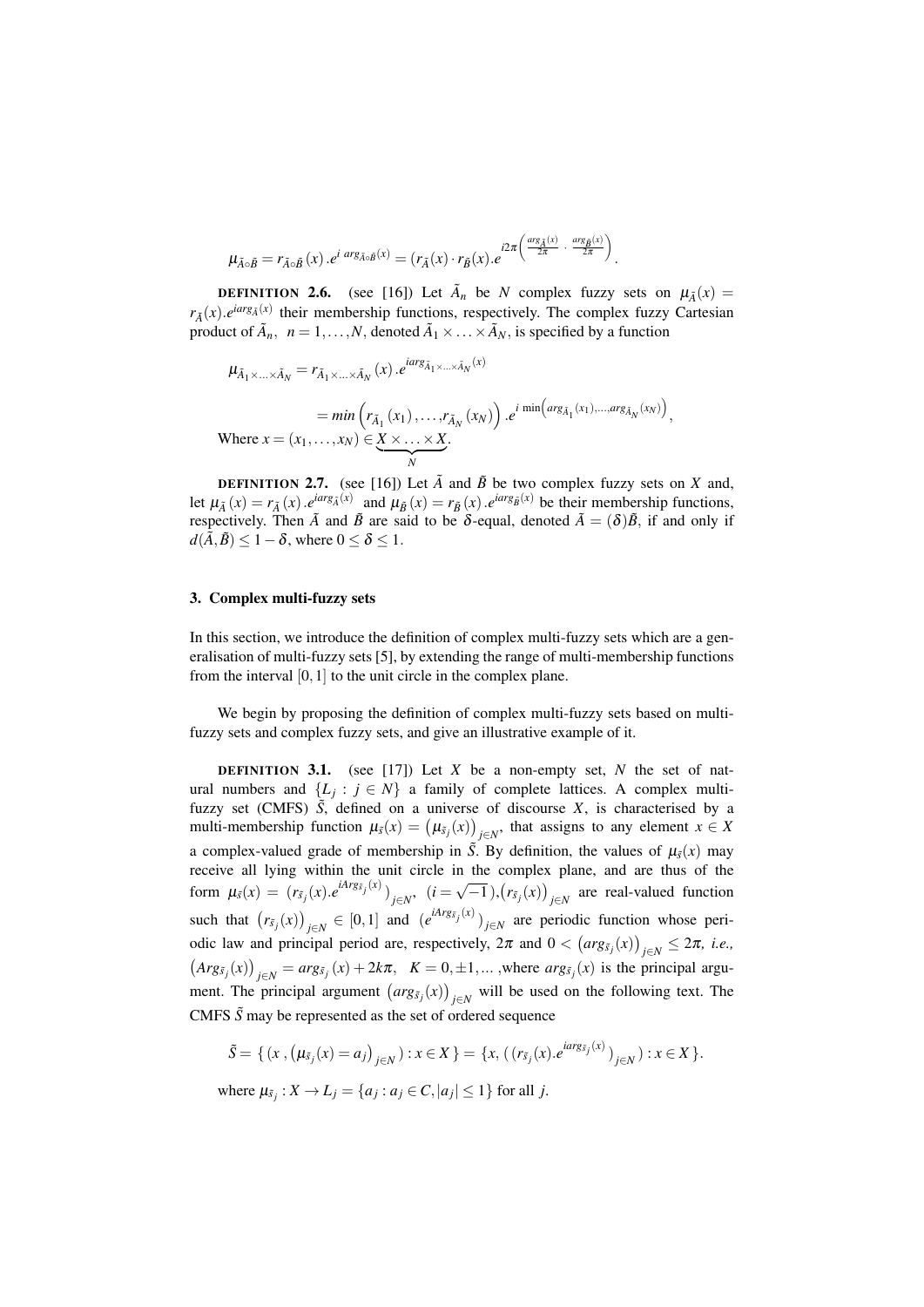The function  $(\mu_{\bar{S}}(x) = r_{\bar{S}_j}(x) \cdot e^{iArg_{\bar{S}_j}(x)})_{j \in N}$  is called the complex multi-membership function of complex multi-fuzzy set  $\tilde{S}$ . If  $|N| = k$ , then *k* is called the dimension of  $\tilde{S}$ . The set of all complex multi-fuzzy sets of dimension  $k$  in  $X$  is denoted by  $CM<sup>k</sup>FS(X)$ . In this paper  $L_j = \{a_j : a_j \in C, |a_j| \leq 1\}$  and we will study some properties of complex multi-fuzzy sets of dimension *k*.

## Remark 3.2.

- i. A complex multi-fuzzy set is a generalization of multi-fuzzy set. Assume the multi-fuzzy set  $\tilde{S}$  is characterized by the real-valued multi- membership function  $(\gamma_j(x))_{j \in \mathbb{N}}$ . Transforming  $\tilde{S}$  into complex multi-fuzzy sets is achieved by setting the amplitude terms  $(r_{\tilde{S}_j}(x))_{j \in N}$  to be equal to  $(\gamma_j(x))_{j \in N}$  and the phase terms  $\left(\arg(s_j(x)\right)_{j\in\mathbb{N}}$  to equal zero for all *x*. In other words, without a phase term, the complex multi-fuzzy sets effectively reduces to conventional multi-fuzzy set.This interpretation is supported by the fact that the range of  $(r_{\tilde{s}_j}(x))_{j \in N}$  is [0,1], as for real-valued grade of multi- membership function.
- ii. A complex multi-fuzzy set of dimension one is reduced to a complex fuzzy set, while a complex multi-fuzzy set of dimension two with  $|\mu_{\tilde{s}_1}(x)| + |\mu_{\tilde{s}_2}(x)| \le 1$ is reduced to a complex Atanassov's intuitionistic fuzzy set.
- iii. If  $\sum_{j=1}^k |\mu_{\tilde{s}_j}(x)| \le 1$ , where  $\mu_{\tilde{s}_j}(x) = r_{\tilde{s}_j}(x) e^{i \arg_{\tilde{s}_j}(x)}$  for all  $x \in X$ , then the complex multi-fuzzy set of dimension *k* is called a normalized complex multi-fuzzy set. If  $\sum_{j=1}^{k} |\mu_{\tilde{s}_j}(x)| \leq l > 1$ , for some  $x \in X$ , we redefine the complex multimembership degree  $(|\mu_{\tilde{s}_1}(x)|, \ldots, |\mu_{\tilde{s}_k}(x)|)$  as  $\frac{1}{l} (|\mu_{\tilde{s}_1}(x)|, \ldots, |\mu_{\tilde{s}_k}(x)|)$ . Hence the non-normalized complex multi-fuzzy set can be changed into a normalized multi-fuzzy set.

**Example 3.3.** Let  $X = \{x_1, x_2, x_3\}$  be a universe of discourse. Then,  $\tilde{S}$  is a complex multi-fuzzy set in *X*of dimension three, as given below:

$$
\tilde{S} = \{ \langle x_1, (0.1) . e^{i(\pi)}, (0.3) e^{i(0.4\pi)}, (0.2) . e^{i(1.5\pi)} \rangle, \langle x_2, (0.0) . e^{i(0.2\pi)}, (0.3) . e^{i(0.7\pi)}, (0.2) . e^{i(0.5\pi)} \rangle, \langle x_3, (0.3) . e^{i(0.8\pi)}, (0.2) . e^{i(0.1\pi)}, (0.5) . e^{i(1.2\pi)} \rangle \}.
$$

Now, we present the concept of the subset and equality operations on two complex multifuzzy sets in the following definition.

**DEFINITION 3.4.** Let *k* be a positive integer and let  $\tilde{A}$  and  $\tilde{B}$  be two complex multifuzzy sets in a universe of discourse *X* of dimension *k*, given as follows:

$$
\tilde{A} = \{ \langle x, r_{\tilde{A}_1}(x), e^{iarg_{\tilde{A}_1}(x)}, ..., r_{\tilde{A}_k}(x), e^{iarg_{\tilde{A}_k}(x)} \rangle : x \in X \},
$$
  

$$
\tilde{B} = \{ \langle x, r_{\tilde{B}_1}(x), e^{iarg_{\tilde{B}_1}(x)}, ..., r_{\tilde{B}_k}(x), e^{iarg_{\tilde{B}_k}(x)} \rangle : x \in X \},
$$

Then

- 1.  $\tilde{A} \subset \tilde{B}$  if and only if  $r_{\tilde{A}_j}(x) \leq r_{\tilde{B}_j}(x)$  and  $arg_{\tilde{A}_j}(x) \leq arg_{\tilde{B}_j}(x)$ , for all  $x \in X$  and  $j = 1, 2, ..., k.$
- 2.  $\tilde{A} = \tilde{B}$  if and only if  $r_{\tilde{A}_j}(x) = r_{\tilde{B}_j}(x)$  and  $arg_{\tilde{A}_j}(x) = arg_{\tilde{B}_j}(x)$  for all  $x \in X$  and  $j = 1, 2, ..., k$ .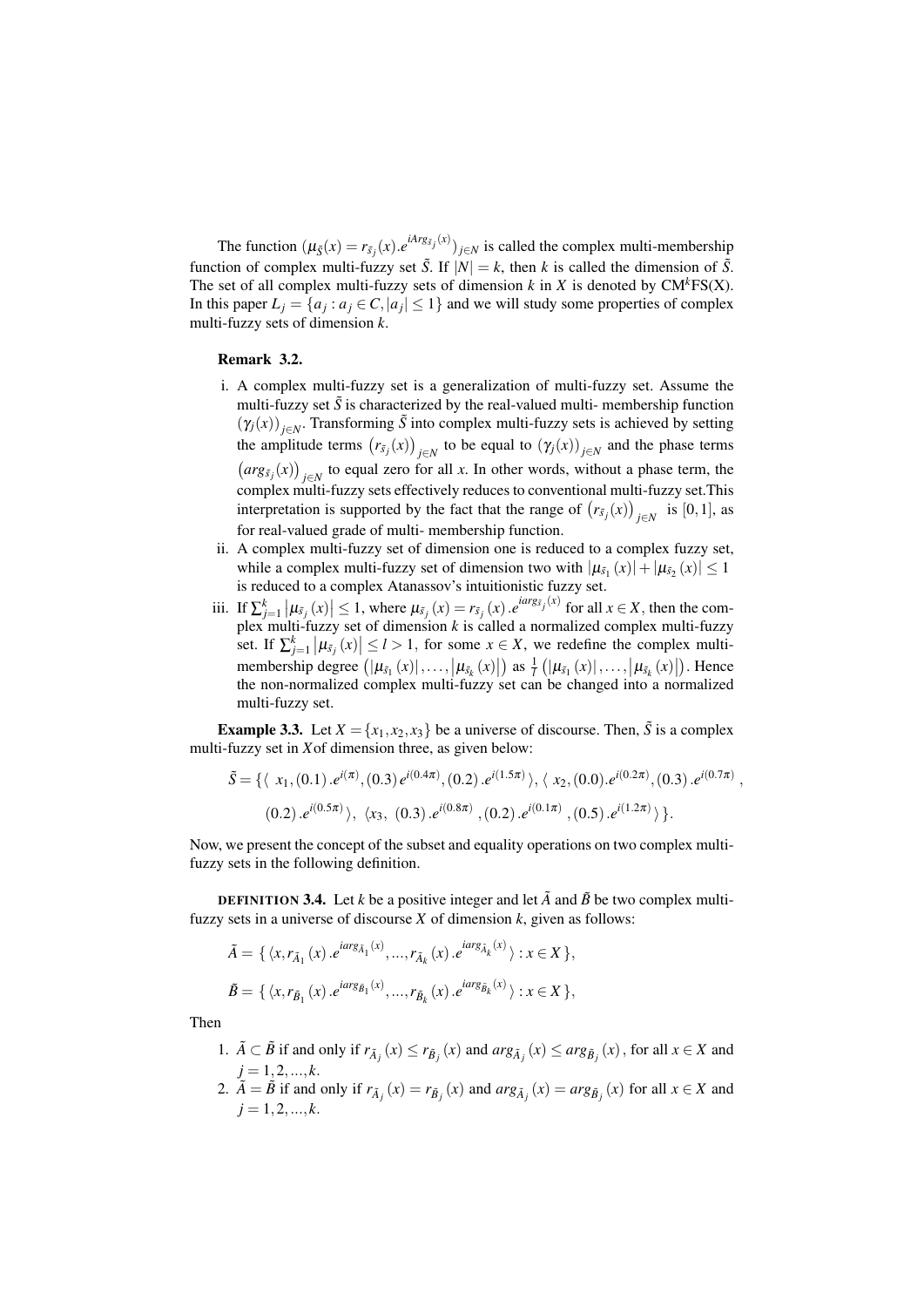# 4. Basic operations on complex multi-fuzzy sets

In this section, we introduce some basic theoretic operations on complex multi-fuzzy sets, which are complement, union and intersection, derive their properties and give some examples.

**DEFINITION 4.1** Let *k* be a positive integer and let  $\tilde{A}$  be a complex multi-fuzzy set in a universe of discourse X of dimension *k*, given by

$$
\tilde{A} = \{ \langle x, r_{\tilde{A}_1}(x) . e^{i \arg_{\tilde{A}_1}(x)}, ..., r_{\tilde{A}_k}(x) . e^{i \arg_{\tilde{A}_k}(x)} \rangle : x \in X \},
$$

The complement of  $\tilde{A}$  is denoted by  $\tilde{A}^c$ , and is defined by

$$
\tilde{A}^c = \{ \langle x, r_{\tilde{A}_1^c}(x), e^{i\alpha r g_{\tilde{A}_1^c}(x)}, \dots, r_{\tilde{A}_k^c}(x), e^{i\alpha r g_{\tilde{A}_k^c}(x)} \rangle : x \in X \}
$$
  
=  $\{ \langle x, (1 - r_{\tilde{A}_1}(x)), e^{i(2\pi - \alpha r g_{\tilde{A}_1}(x))}, \dots, (1 - r_{\tilde{A}_k}(x)), e^{i(2\pi - \alpha r g_{\tilde{A}_k}(x))} \rangle : x \in X \}.$ 

Example 4.2. Consider Example 3.3.By using the basic complex multi-fuzzy complement, we have  $\tilde{A}^c = \{ \langle x_1, (1-0.1).e^{i(2\pi - \pi)}, (1-0.3).e^{i(2\pi - 0.4\pi)}, (1-0.2).e^{i(2\pi - 1.5\pi)} \rangle, \langle x_2, (1-0.0).e^{i(2\pi - 1.5\pi)} \rangle \}$ 

$$
A = \{ \langle x_1, (1-0.1), e^{i(2\pi - 0.7\pi)}, (1-0.2), e^{i(2\pi - 0.5\pi)} \rangle, \langle x_3, (1-0.3), e^{i(2\pi - 0.8\pi)}, (1-0.2), e^{i(2\pi - 0.5\pi)}, (1-0.3), e^{i(2\pi - 0.8\pi)}, (1-0.2), e^{i(2\pi - 0.1\pi)}, (1-0.5), e^{i(2\pi - 1.2\pi)} \rangle \},
$$
  
\n
$$
= \{ \langle x_1, (0.9), e^{i(\pi)}, (0.7), e^{i(1.6\pi)}, (0.8), e^{i(0.5\pi)}, \langle x_2, (1.0), e^{i(1.8\pi)}, (0.7), e^{i(1.3\pi)}, (0.8), e^{i(1.5\pi)}, \langle x_3, (0.7), e^{i(1.2\pi)}, (0.8), e^{i(1.9\pi)}, (0.5), e^{i(0.8\pi)} \rangle \}.
$$

**Proposition 4.3.** Let  $\tilde{A}$  be a complex multi-fuzzy set in a universe of discourse X of dimension *k*. Then  $(\tilde{A}^c)^c = \tilde{A}$ .

Proof. By Definition 4.1, we have

$$
(\tilde{A}^{c})^{c} = \{ \langle x, r_{(\tilde{A}_{1}^{c})^{c}}(x), e^{iarg_{(\tilde{A}_{1}^{c})^{c}}(x)}, \dots, r_{(\tilde{A}_{k}^{c})^{c}}(x), e^{iarg_{(\tilde{A}_{k}^{c})^{c}}(x)} \rangle : x \in X \}
$$
  
\n
$$
= \{ \langle x, (1 - r_{\tilde{A}_{1}^{c}}(x)), e^{i(2\pi - arg_{\tilde{A}_{1}^{c}}(x))}, \dots, (1 - r_{\tilde{A}_{k}^{c}}(x)), e^{i(2\pi - arg_{\tilde{A}_{k}^{c}}(x))} \rangle : x \in X \}.
$$
  
\n
$$
= \{ \langle x, [1 - (1 - r_{\tilde{A}_{1}}(x))] \rangle : e^{i[2\pi - (2\pi - arg_{\tilde{A}_{1}}(x))]}, \dots, [1 - (1 - r_{\tilde{A}_{k}}(x))].
$$
  
\n
$$
e^{i[2\pi - (2\pi - arg_{\tilde{A}_{k}}(x))]}) : x \in X \}
$$
  
\n
$$
= \{ \langle x, r_{\tilde{A}_{1}}(x), e^{iarg_{\tilde{A}_{1}}(x)}, \dots, r_{\tilde{A}_{k}}(x), e^{iarg_{\tilde{A}_{k}}(x)} \rangle : x \in X \} = \tilde{A}.
$$

Thus  $(\tilde{A}^c)^c = \tilde{A}$ .

In the following, we introduce the definition of the union of two complex multifuzzy sets with an illustrative example.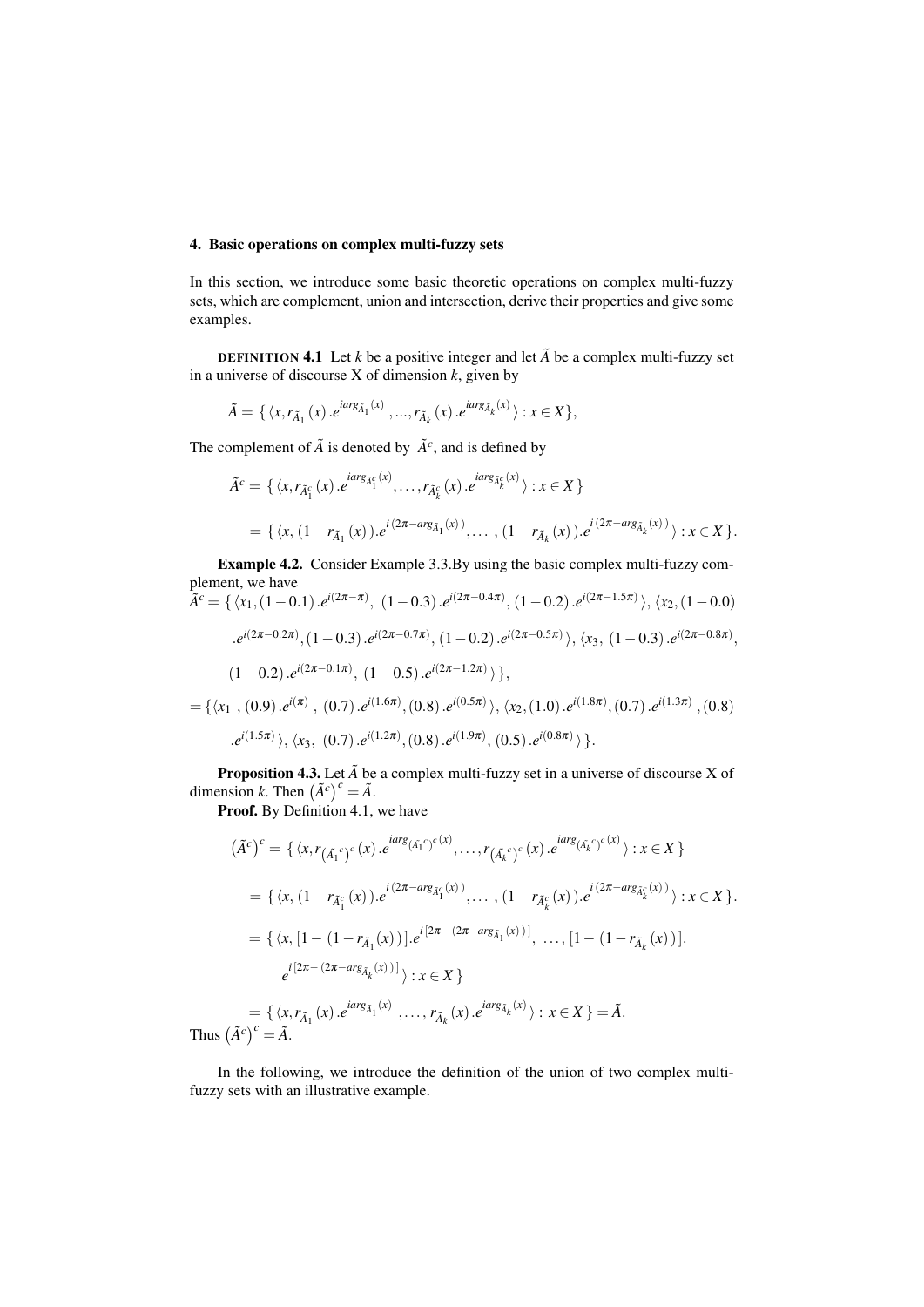**DEFINITION 4.4** Let *k* be a positive integer and let  $\tilde{A}$  and  $\tilde{B}$  be two complex multifuzzy sets in a universe of discourse *X* of dimension *k*, given as follows:

$$
\tilde{A} = \{ \langle x, r_{\tilde{A}_1}(x) . e^{i \arg_{\tilde{A}_1}(x)}, ..., r_{\tilde{A}_k}(x) . e^{i \arg_{\tilde{A}_k}(x)} \rangle : x \in X \},
$$

$$
\tilde{B} = \{ \langle x, r_{\tilde{B}_1}(x) . e^{iarg_{\tilde{B}_1}(x)}, ..., r_{\tilde{B}_k}(x) . e^{iarg_{\tilde{B}_k}(x)} \rangle : x \in X \},
$$

The union of  $\tilde{A}$  and  $\tilde{B}$ , denoted by  $\tilde{A} \cup \tilde{B}$ , is defined as

$$
\tilde{A} \cup \tilde{B} = \{ \langle x, r_{\tilde{A}_1 \cup \tilde{B}_2}(x) \cdot e^{iarg_{\tilde{A}_1 \cup \tilde{B}_1}(x)}, \dots, r_{\tilde{A}_k \cup \tilde{B}_k}(x) \cdot e^{iarg_{\tilde{A}_k \cup \tilde{B}_k}(x)} \rangle : x \in X \}
$$
\n
$$
= \{ \langle x, \vee (r_{\tilde{A}_1}(x), r_{\tilde{B}_1}(x)) \cdot e^{iarg_{\tilde{A}_1 \cup \tilde{B}_1}(x)}, \dots, \vee (r_{\tilde{A}_k}(x), r_{\tilde{B}_k}(x)) \cdot e^{iarg_{\tilde{A}_k \cup \tilde{B}_k}(x)} \rangle : x \in X \}.
$$
\nwhere  $\vee$  denote the max operator.

The following definition of complex multi-fuzzy union is required to calculate the phase term  $(e^{iarg_{\tilde{A}_j \cup \tilde{B}_j}(x)})$  (for  $j = 1, ..., k$ ).

**DEFINITION 4.5** Let *k* be a positive integer and let  $\tilde{A}$  and  $\tilde{B}$  be two complex multifuzzy sets in a universe of discourse *X* of dimension *k*, with the complex-valued multi membership functions  $\mu_{\tilde{A}}(x)$  and  $\mu_{\tilde{B}}(x)$ . The complex multi-fuzzy union of  $\tilde{A}$  and  $\tilde{B}$ , denoted by  $\tilde{A} \cup \tilde{B}$ , is specified by the function

$$
\tilde{s} : \left\{ (a_1, ..., a_j) : a_1, ..., a_j \in C, |a_1|, ..., |a_j| \le 1, \forall j = 1, ..., k \right\}
$$
  
 
$$
\times \left\{ (b_1, ..., b_j) : b_1, ..., b_j \in C, |b_1|, ..., |b_j| \le 1, \forall j = 1, ..., k \right\}
$$
  
 
$$
\rightarrow \left\{ (d_1, ..., d_j) : d_1, ..., d_j \in C, |d_1|, ..., |d_j| \le 1, \forall j = 1, ..., k \right\},\
$$

where  $(a_1, \ldots, a_j)$ ,  $(b_1, \ldots, b_j)$  and  $(d_1, \ldots, d_j)$  are the complex multi-membership functions of  $\tilde{A}$ ,  $\tilde{B}$  and  $\tilde{A} \cup \tilde{B}$ , respectively.  $\tilde{s}$  assigns a complex value, for all  $x \in X$  and  $j = 1, 2, \ldots, k.$ 

$$
\tilde{s}((a_1,\ldots,a_j),\ldots,(b_1,\ldots,b_j)) = (\tilde{s}_{\mu}(a_1,b_1),\ldots,\tilde{s}_{\mu}(a_j,b_j))
$$

$$
= (\mu_{\tilde{A}_1\cup\tilde{B}_1}(x),\ldots,\mu_{\tilde{A}_j\cup\tilde{B}_j}(x))
$$

$$
= (d_1,\ldots,d_j)
$$

The complex multi-fuzzy union functions  $\tilde{s}$  must satisfy at least the following axiomatic requirements, for any  $(a_1, \ldots, a_j), (b_1, \ldots, b_j), (c_1, \ldots, c_j)$  and  $(d_1, \ldots, d_j) \in$  ${x : x \in C, |x| \leq 1}$ .

- 1. Axiom 1:  $|\tilde{s}_{\mu}(a_j, 0)| = |a_j|, \forall j = 1, 2, ..., k$  (boundary condition).
- 2. Axiom 2:  $\tilde{s}_{\mu}(a_j, b_j) = \tilde{s}_{\mu}(b_j, a_j)$ ,  $\forall j = 1, 2, ..., k$  (commutative condition).
- 3. Axiom 3: if  $|b_j| \le |d_j|$  then  $|\tilde{s}_{\mu}(a_j, b_j)| \le |\tilde{s}_{\mu}(a_j, d_j)|$ ,  $\forall j = 1, 2, ..., k$  (monotonic condition).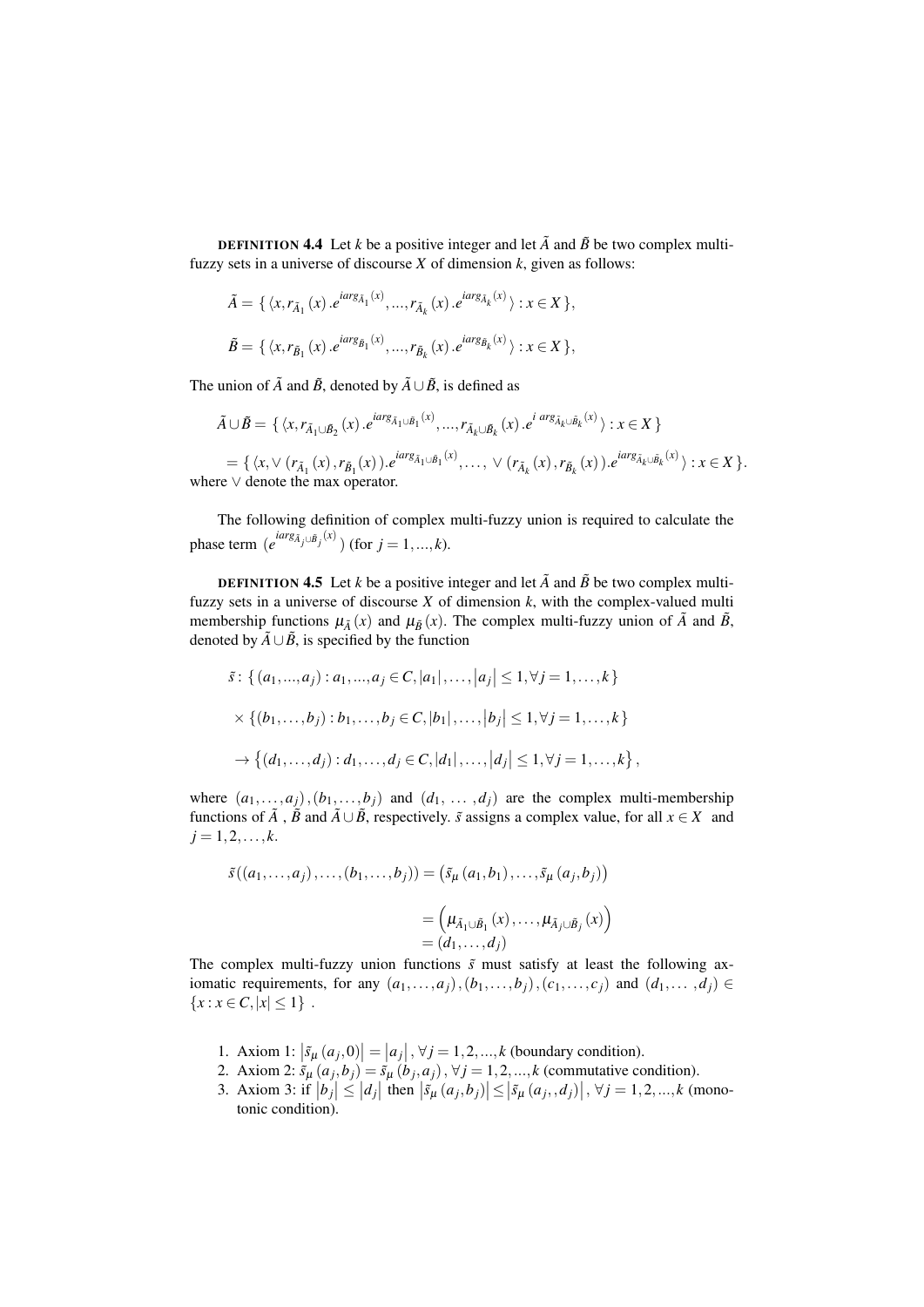4. Axiom 4:  $\tilde{s}_{\mu}(a_j, \tilde{s}_{\mu}(b_j, c_j)) = \tilde{s}_{\mu}(\tilde{s}_{\mu}(a_j, b_j), c_j), \forall j = 1, 2, ..., k$ , (associative condition).

In some cases, it may be desirable that  $\tilde{s}$  also satisfy the following requirements: 5. Axiom 5:  $\tilde{s}$  is a continuous function (continuity).

- 6. Axiom 6:  $\left|\frac{\mathcal{S}_{\mu}(a_j, a_j)}{\mathcal{S}_{\mu}(a_j, a_j)}\right| \geq |a_j|, \forall j = 1, 2, ..., k$  (superidempotency).
- 7. Axiom 7: if : if  $|a_j| \le |c_j|$  and  $|b_j| \le |d_j|$  then  $|\tilde{s}_{\mu}(a_j, b_j)| \le |\tilde{s}_{\mu}(c_j, d_j)|$ ,  $\forall j = 1, 2, ..., k$  (strict monotonicity).

The phase term for complex multi-membership functions belongs to  $(0, 2\pi]$ . To define the phase terms  $arg_{\tilde{A}_j\cup\tilde{B}_j}(x)$  (for  $j=1,...,k$ .), we take those forms which Ramot et al.[8] presented to calculate  $arg_{\tilde{A}_j \cup \tilde{B}_j}(x)$  as follows:

- 1. Sum:  $arg_{\tilde{A}_j \cup \tilde{B}_j}(x) = arg_{\tilde{A}_j}(x) + arg_{\tilde{B}_j}(x)$ , for all  $j = 1, 2, ..., k$ .
- 2. Max:  $arg_{\tilde{A}_j \cup \tilde{B}_j}(x) = max(arg_{\tilde{A}_j}(x), arg_{\tilde{B}_j}(x))$ , for all  $j = 1, 2, ..., k$ .
- 3. Min:  $arg_{\tilde{A}_j \cup \tilde{B}_j}(x) = min(arg_{\tilde{A}_j}(x), arg_{\tilde{B}_j}(x))$ , for all  $j = 1, 2, ..., k$ .
- 4. "Winner Takes All":

$$
arg_{\tilde{A}_j\cup\tilde{B}_j}(x) = \begin{cases} arg_{\tilde{A}_j}(x) & r_{\tilde{A}_j} > r_{\tilde{B}_j} \\ arg_{\tilde{B}_j}(x) & r_{\tilde{A}_j} < r_{\tilde{B}_j} \end{cases}
$$
, for all  $j = 1, 2, ..., k$ .

**Example 4.6.** Let  $\tilde{A}$  and  $\tilde{B}$  be two complex multi-fuzz sets in  $X = \{x_1, x_2\}$  of dimension four, given by

$$
\tilde{A} = \{ \langle x_1, (0.4), e^{i(\pi)}, (0.3), e^{i(0.4\pi)}, (0.2), e^{i(1.5\pi)}, (0.1), e^{i(0.1\pi)} \rangle, \langle x_2, (0.1), e^{i(\pi)}, (0.2), e^{i(0.7\pi)}, (0.2), e^{i(0.5\pi)}, (0.5), e^{i(\pi)} \rangle \},
$$
\n
$$
\tilde{B} = \{ \langle x_1, (0.3), e^{i(0.1\pi)}, (0.2), e^{i(\pi)}, (0.1), e^{i(1.1\pi)}, (0.3), e^{i(0.2\pi)} \rangle, \langle x_2, (0.5), e^{i(\pi)}, (0.3), e^{i(0.2\pi)}, (0.0), e^{i(0.8\pi)}, (0.1), e^{i(2\pi)} \rangle \}.
$$

Using the max union function for calculating  $(r_{\tilde{A}_k \cup \tilde{B}_k}(x))$  (for  $k = 1, ..., 4$ .) and the "Winner Takes All" for determining  $(\arg_{\tilde{A}_k \cup \tilde{B}_k}(x))$  (for  $k = 1, ..., 4$ .), the following results are obtained for  $\tilde{A} \cup \tilde{B}$  :

$$
\tilde{A} \cup \tilde{B} = \{ \langle x_1, (0.4) . e^{i(\pi)}, (0.3) . e^{i(0.4\pi)}, (0.2) . e^{i(1.5\pi)}, (0.3) . e^{i(0.2\pi)} \rangle, \langle x_2, (0.5) . e^{i(\pi)}, (0.3) . e^{i(0.2\pi)}, (0.2) . e^{i(0.5\pi)}, (0.5) . e^{i(\pi)} \rangle \}.
$$

We introduce the definition of the intersection of two complex multi-fuzzy sets with an illustrative example as follows.

**DEFINITION 4.7** Let *k* be a positive integer and let  $\tilde{A}$  and  $\tilde{B}$  be two complex multifuzzy sets in a universe of discourse *X* of dimension *k*, given as follows:

$$
\tilde{A} = \{ \langle x, r_{\tilde{A}_1}(x) . e^{i \arg_{\tilde{A}_1}(x)}, ..., r_{\tilde{A}_k}(x) . e^{i \arg_{\tilde{A}_k}(x)} \rangle : x \in X \},
$$
  

$$
\tilde{B} = \{ \langle x, r_{\tilde{B}_1}(x) . e^{i \arg_{\tilde{B}_1}(x)}, ..., r_{\tilde{B}_k}(x) . e^{i \arg_{\tilde{B}_k}(x)} \rangle : x \in X \},
$$

The intersection of  $\tilde{A}$  and  $\tilde{B}$ , denoted by  $\tilde{A} \cap \tilde{B}$ , is defined as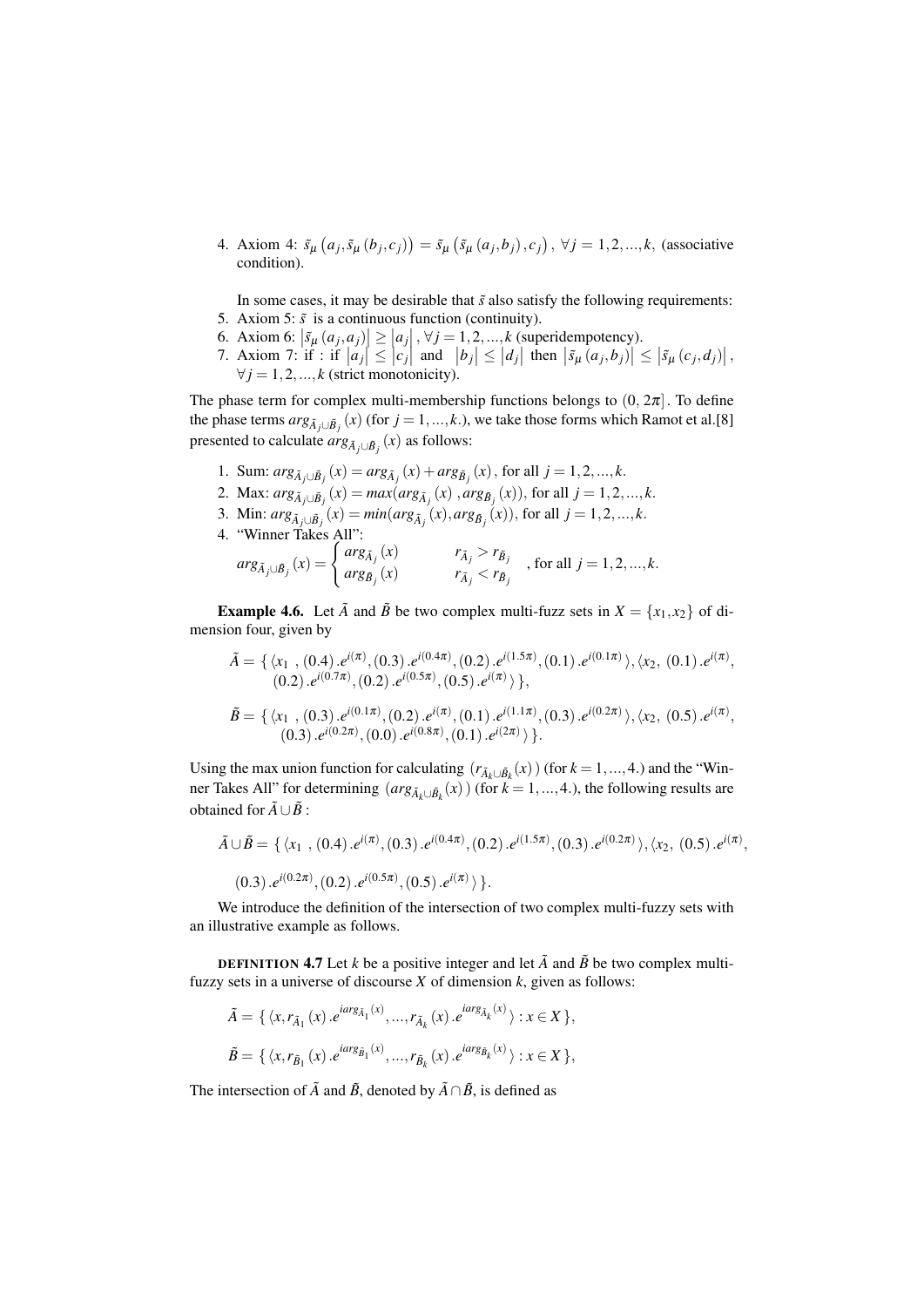$$
\tilde{A}\cap \tilde{B}=\{\, \langle x, r_{\tilde{A}_1\cap \tilde{B}_2}(x)\, . e^{iarg_{\tilde{A}_1\cap \tilde{B}_1}(x)},..., r_{\tilde{A}_k\cap \tilde{B}_k}(x)\, . e^{i\; arg_{\tilde{A}_k\cap \tilde{B}_k}(x)}\,\rangle : x\in X\, \}
$$

= { $\langle x, \wedge (r_{\tilde{A}_1}(x), r_{\tilde{B}_1}(x)) \cdot e^{iarg_{\tilde{A}_1 \cap \tilde{B}_1}(x)}, \dots, \wedge (r_{\tilde{A}_k}(x), r_{\tilde{B}_k}(x)) \cdot e^{iarg_{\tilde{A}_k \cap \tilde{B}_k}(x)} \rangle : x \in X$  }. where ∧ denote the max operator.

The following definition of complex multi-fuzzy intersection is required to calculate the phase term  $(e^{i\arg \tilde{A}_j \cap \tilde{B}_j}(x))$  (for  $j = 1, ..., k$ ).

**DEFINITION 4.8** Let *k* be a positive integer and let  $\tilde{A}$  and  $\tilde{B}$  be two complex multifuzzy sets in a universe of discourse *X* of dimension *k*, with the complex-valued multi membership functions  $\mu_{\tilde{A}}(x)$  and  $\mu_{\tilde{B}}(x)$ . The complex multi-fuzzy intersection of  $\tilde{A}$  and  $\tilde{B}$ , denoted by  $\tilde{A} \cap \tilde{B}$ , is specified by the function

$$
\tilde{t}: \{(a_1, ..., a_j) : a_1, ..., a_j \in C, |a_1|, ..., |a_j| \le 1, \forall j = 1, ..., k\}
$$
  
 
$$
\times \{(b_1, ..., b_j) : b_1, ..., b_j \in C, |b_1|, ..., |b_j| \le 1, \forall j = 1, ..., k\}
$$

 $\rightarrow \{(d_1, \ldots, d_j) : d_1, \ldots, d_j \in C, |d_1|, \ldots, |d_j| \leq 1, \forall j = 1, \ldots, k\},\$ where  $(a_1, \ldots, a_i)$ ,  $(b_1, \ldots, b_i)$  and  $(d_1, \ldots, d_i)$  are the complex multi-membership functions of  $\tilde{A}$ ,  $\tilde{B}$  and  $\tilde{A} \cap \tilde{B}$ , respectively.  $\tilde{t}$  assigns a complex value, for all  $x \in X$  and  $j = 1, 2, \ldots, k$ .

$$
\tilde{t}((a_1,\ldots,a_j),\ldots,(b_1,\ldots,b_j)) = (\tilde{t}_{\mu}(a_1,b_1),\ldots,\tilde{t}_{\mu}(a_j,b_j))
$$

$$
= (\mu_{\tilde{A}_1 \cap \tilde{B}_1}(x),\ldots,\mu_{\tilde{A}_j \cap \tilde{B}_j}(x))
$$

$$
= (d_1,\ldots,d_j)
$$

The complex multi-fuzzy intersection functions  $\tilde{t}$  must satisfy at least the following axiomatic requirements, for any  $(a_1, \ldots, a_j)$ ,  $(b_1, \ldots, b_j)$ ,  $(c_1, \ldots, c_j)$  and  $(d_1, \ldots, d_j)$  ${x : x \in C, |x| \leq 1}$ .

- 1. Axiom 1: if  $|b_j| = 1$ ,  $|\tilde{t}_\mu(a_j, b_j)| = |a_j|$ ,  $\forall j = 1, 2, ..., k$  (boundary condition).
- 2. Axiom 2:  $\tilde{t}_{\mu}(a_j, b_j) = \tilde{t}_{\mu}(b_j, a_j), \forall j = 1, 2, ..., k$  (commutative condition).
- 3. Axiom 3: if  $|b_j| \le |d_j|$  then  $|\tilde{t}_\mu(a_j,b_j)| \le |\tilde{t}_\mu(a_j,d_j)|$ ,  $\forall j = 1,2,...,k$  (monotonic condition).
- 4. Axiom 4:  $\tilde{t}_{\mu}(a_j, \tilde{t}_{\mu}(b_j, c_j)) = \tilde{t}_{\mu}(\tilde{t}_{\mu}(a_j, b_j), c_j)$ , fo  $\forall j = 1, 2, ..., k$ , (associative condition).

In some cases, it may be desirable that  $\tilde{t}$  also satisfy the following requirements:

- 5. Axiom 5:  $\tilde{t}$  is a continuous function (continuity).
- 6. Axiom 6:  $|\tilde{t}_\mu(a_j, a_j)| \ge |a_j|, \forall j = 1, 2, ..., k$  (superidempotency).
- 7. Axiom 7: if  $|a_j| \le |c_j|$  and  $|b_j| \le |d_j|$  then  $|\tilde{t}_\mu(a_j, b_j)| \le |\tilde{t}_\mu(c_j, d_j)|$ , for all  $j = 1, 2, \ldots, k$  (strict monotonicity).

We consider some forms to calculate the phase term  $arg_{\tilde{A}_j \cap \tilde{B}_j}(x)$  (for  $j = 1, ..., k$ .), such that the same possible choices are given to calculate the  $arg_{\tilde{A}_j \cup \tilde{B}_j}(x)$ .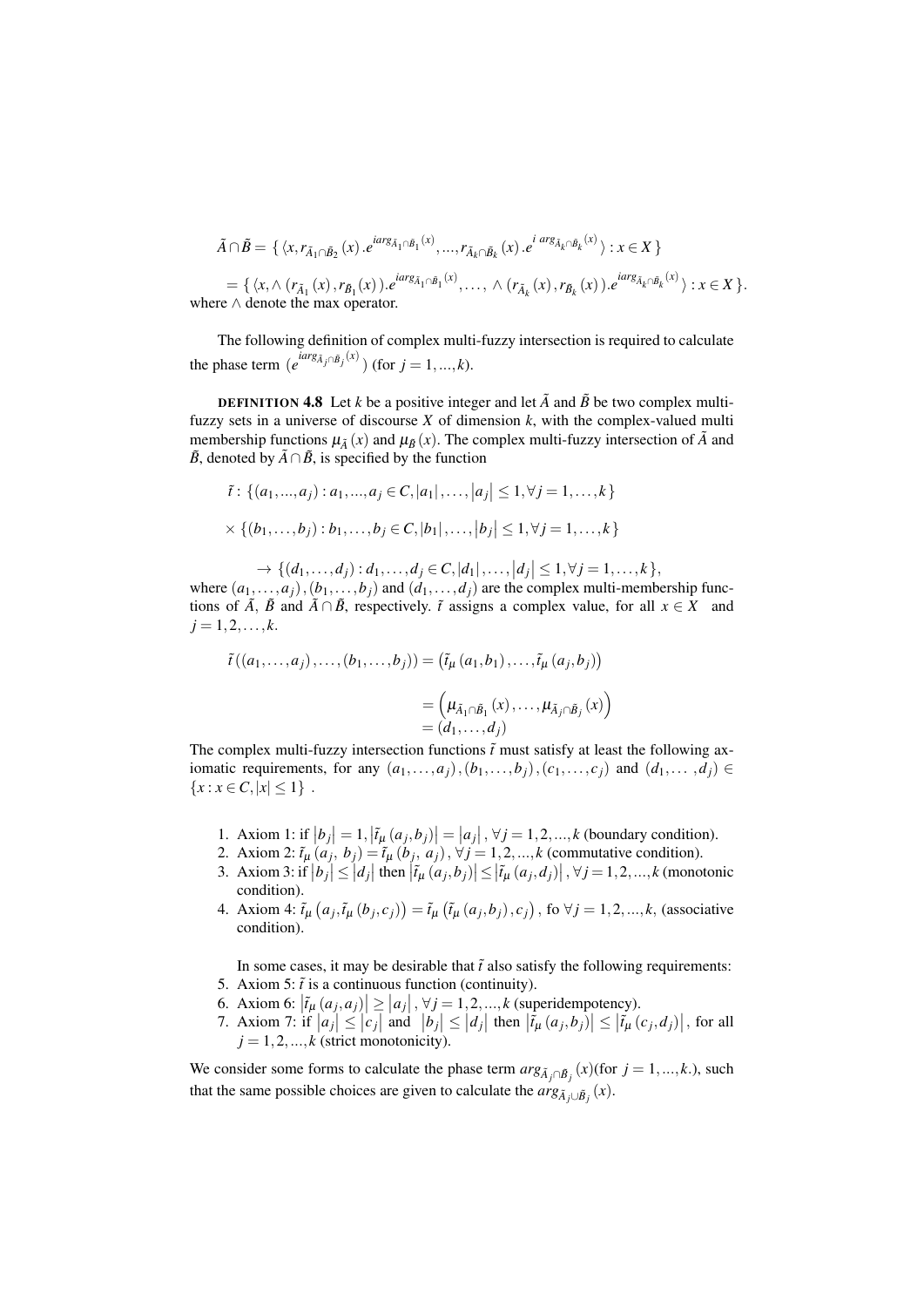Example 4.9. Consider Example 4.6. By using the basic complex multi-fuzzy intersection, we have

$$
\tilde{A} \cap \tilde{B} = \{ \langle x_1, (0.3) . e^{i(0.1\pi)}, (0.2) . e^{i(0.4\pi)}, (0.1) e^{i(1.1\pi)}, (0.1) . e^{i(0.1\pi)} \rangle, \langle x_2, (0.1) . e^{i(\pi)}, (0.3) . e^{i(0.2\pi)}, (0.0) . e^{i(0.5\pi)}, (0.1) . e^{i(\pi)} \rangle \}.
$$

We will now give some propositions on the union, intersection,complement of complex multi fuzzy sets. These propositions illustrate the relationship between the set theoretic operations that have been mentioned above.

**Proposition 4.10** Let  $\tilde{A}$ ,  $\tilde{B}$  and  $\tilde{C}$  be any three complex multi-fuzzy sets on *X* of dimension *k*. Then the following properties hold.

1.  $\tilde{A} \cup \tilde{A} = \tilde{A}$ ,  $A \cap \tilde{A} = \tilde{A}$ . 2.  $\tilde{A} \cup \tilde{B} = \tilde{B} \cup \tilde{A}$ ,  $\tilde{A} \cap \tilde{B} = \tilde{B} \cap \tilde{A}$ . 3.  $\tilde{A} \cup (\tilde{B} \cup \tilde{C}) = (\tilde{A} \cup \tilde{B}) \cup \tilde{C}$ ,  $A \cap (\tilde{B} \cap \tilde{C}) = (\tilde{A} \cap \tilde{B}) \cap \tilde{C}$ .  $A. \ \tilde{A} \cup (\tilde{B} \cap \tilde{C}) = (\tilde{A} \cup \tilde{B}) \cap (\tilde{A} \cup \tilde{C}), \ \ \tilde{A} \cap (\tilde{B} \cup \tilde{C}) = (\tilde{A} \cap \tilde{B}) \cup (\tilde{A} \cap \tilde{C}).$ 

Proof. The proof is straightforward by using Definitions 4.4 and 4.7.

**Proposition 4.11** Let *A* and  $\tilde{B}$  be two complex multi-fuzzy sets on *X* of dimension *k*. Then the following properties hold.

1.  $(\tilde{A} \cup \tilde{B})^c = \tilde{A}^c \cap \tilde{B}^c$ . 2.  $(\tilde{A} \cap \tilde{B})^c = \tilde{A}^c \cup \tilde{B}^c$ .

**Proof.** (1) Let the union of  $\tilde{A} = \{ \langle x, r_{\tilde{A}_1}(x), e^{iarg_{\tilde{A}_1}(x)}, ..., r_{\tilde{A}_k}(x), e^{iarg_{\tilde{A}_k}(x)} \rangle : x \in X \}$ and  $\tilde{B} = \{ \langle x, r_{\tilde{B}_1}(x) \cdot e^{iarg_{\tilde{B}_1}(x)}, \dots, r_{\tilde{B}_k}(x) \cdot e^{iarg_{\tilde{B}_k}(x)} \rangle : x \in X \}$ , be the basic max operator. Then

$$
\tilde{A} \cup \tilde{B} = \{ \langle x, \max(r_{\tilde{A}_1}(x), r_{\tilde{B}_1}(x)), e^{i \max(\arg_{\tilde{A}_1}(x), \arg_{\tilde{B}_1}(x))}, \dots, \max(r_{\tilde{A}_k}(x), r_{\tilde{B}_k}(x)) \rangle : x \in X \},
$$
\n
$$
\tilde{A}^c = \{ \langle x, (1 - r_{\tilde{A}_1}(x)), e^{i (2\pi - \arg_{\tilde{A}_1}(x))}, \dots, (1 - r_{\tilde{A}_k}(x)), e^{i (2\pi - \arg_{\tilde{A}_k}(x))} \rangle : x \in X \},
$$
\n
$$
\tilde{B}^c = \{ \langle x, (1 - r_{\tilde{B}_1}(x)), e^{i (2\pi - \arg_{\tilde{B}_1}(x))}, \dots, (1 - r_{\tilde{B}_k}(x)), e^{i (2\pi - \arg_{\tilde{B}_k}(x))} \rangle : x \in X \},
$$
\n
$$
(\tilde{A} \cup \tilde{B})^c = \{ \langle x, (1 - \max(r_{\tilde{A}_1}(x), r_{\tilde{B}_1}(x))), e^{i (2\pi - \max(\arg_{\tilde{A}_1}(x), \arg_{\tilde{B}_1}(x)))}, \dots, (1 - \max(r_{\tilde{A}_k}(x), r_{\tilde{B}_k}(x))), e^{i (2\pi - \max(\arg_{\tilde{A}_k}(x), \arg_{\tilde{B}_k}(x)))}) : x \in X \},
$$
\n
$$
\tilde{A}^c \cap \tilde{B}^c = \{ \langle x, (\min(1 - r_{\tilde{A}_1}(x), 1 - r_{\tilde{B}_1}(x))), e^{i (\min(2\pi - \arg_{\tilde{A}_1}(x), 2\pi - \arg_{\tilde{B}_1}(x)))}, \dots, (\min(1 - r_{\tilde{A}_k}(x), 1 - r_{\tilde{B}_k}(x))), e^{i (\min(2\pi - \arg_{\tilde{A}_k}(x), 2\pi - \arg_{\tilde{B}_k}(x)))}) : x \in X \}.
$$

To proof  $(\tilde{A} \cup \tilde{B})^c = \tilde{A}^c \cap \tilde{B}^c$  we need to show that the amplitude term 1 −  $max (r_{\tilde{A}_j}(x), r_{\tilde{B}_j}(x)) = min (1 - r_{\tilde{A}_j}(x), 1 - r_{\tilde{B}_j}(x))$  and that the phase term  $(2\pi$  $max(arg_{\tilde{A}_j}(x), arg_{\tilde{B}_j}(x)) = min(2\pi - arg_{\tilde{A}_j}(x), 2\pi - arg_{\tilde{B}_j}(x)),$  for  $j = 1, ..., k$ .

To show the amplitude term, we consider the two possible cases: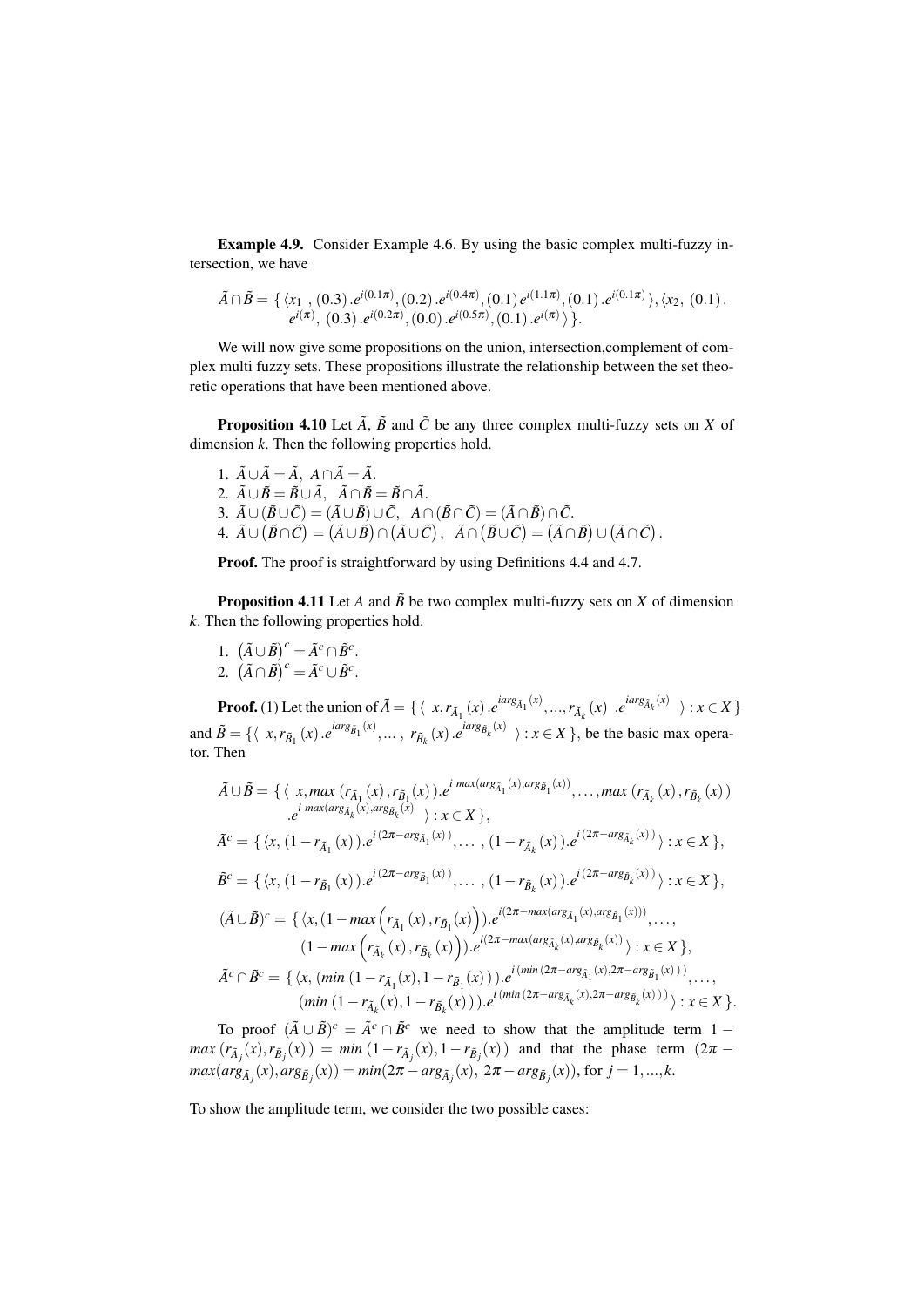Case 1: If  $r_{\tilde{A}_j}(x) \ge r_{\tilde{B}_j}(x)$ , then  $1 - r_{\tilde{A}_j}(x) \le 1 - r_{\tilde{B}_j}(x)$ . Thus,  $1 - max(r_{\tilde{A}_j}(x), r_{\tilde{B}_j}(x)) =$ 1-*r*<sub> $\tilde{A}_j(x)$  and *min*  $(1 - r_{\tilde{A}_j}(x), 1 - r_{\tilde{B}_j}(x)) = 1 - r_{\tilde{A}_j}(x)$ .</sub>

Case 2: If  $r_{\tilde{A}_j}(x) < r_{\tilde{B}_j}(x)$ , then  $1 - r_{\tilde{A}_j}(x) > 1 - r_{\tilde{B}_j}(x)$ . Thus,  $1 - max(r_{\tilde{A}_j}(x), r_{\tilde{B}_j}(x)) =$ 1-*r*<sub> $\tilde{B}_j(x)$  and *min*  $(1 - r_{\tilde{A}_j}(x), 1 - r_{\tilde{B}_j}(x)) = 1 - r_{\tilde{B}_j}(x)$ .</sub>

Therefore, by Case 1 and Case 2:

 $1 - max (r_{\tilde{A}_j}(x), r_{\tilde{B}_j}(x)) = min (1 - r_{\tilde{A}_j}(x), 1 - r_{\tilde{B}_j}(x)), \forall j = 1, ..., k.$ 

To show the phase term, we consider the two possible cases: Case 1 : If  $arg_{\tilde{A}_j}(x) \geq arg_{\tilde{B}_j}(x)$ , then  $2\pi - arg_{\tilde{A}_j}(x) \leq 2\pi - arg_{\tilde{B}_j}(x)$ . Thus,  $2\pi$  $max (arg_{A_j}(x), arg_{\tilde{B}_j}(x)) = 2\pi - arg_{A_j}(x)$  and  $min (2\pi - arg_{\tilde{A}_j}(x), 2\pi - arg_{\tilde{B}_j}(x)) =$  $2\pi - arg_{\tilde{A}_j}(x)$ .

Case 2 : If  $arg_{\tilde{A}_j}(x) < arg_{\tilde{B}_j}(x)$ , then  $2\pi - arg_{\tilde{A}_j}(x) > 2\pi - arg_{\tilde{B}_j}(x)$ . Thus,  $2\pi$  $max (arg_{\tilde{A}_j}(x), arg_{\tilde{B}_j}(x)) = 2\pi - arg_{\tilde{B}_j}(x)$  and  $min (2\pi - arg_{\tilde{A}_j}(x), 2\pi - arg_{\tilde{B}_j}(x)) =$  $2\pi - arg_{\tilde{B}_j}(x)$ .

Therefore, by Case 1 and Case 2:  $2\pi - \max(\arg_{\tilde{A}_j}(x), \arg_{\tilde{B}_j}(x)) = \min(2\pi - \arg_{\tilde{A}_j}(x), 2\pi - \arg_{\tilde{B}_j}(x)), \forall j = 1, ..., k.$ 

(2) The proof is similar to that in part (1) and therefore is omitted.

In the following, we introduce the concept of the product of two multi-fuzzy sets and the Cartesian product of multi-fuzzy sets.

**DEFINITION 4.12** Let *k* be a positive integer and let  $\tilde{A}$  and  $\tilde{B}$  be two multi-fuzzy sets in a universe of discourse *X* of dimension *k*, given as follows:  $\tilde{A} = \{ \langle x, \mu_{\tilde{A}_1}(x), ..., \mu_{\tilde{A}_k}(x) \rangle : x \in X \}$  and  $\tilde{B} = \{ \langle x, \mu_{\tilde{B}_1}(x), ..., \mu_{\tilde{B}_k}(x) \rangle : x \in X \}$ . The multi-fuzzy product of  $\tilde{A}$  and  $\tilde{B}$ , denoted by  $\tilde{A} \circ \tilde{B}$ , is defined as

$$
\tilde{A} \circ \tilde{B} = \{ \langle x, r_{\tilde{A}_1 \circ \tilde{B}_1}(x), ..., r_{\tilde{A}_k \circ \tilde{B}_k}(x) \rangle : x \in X \}
$$
  
= 
$$
\{ \langle x, (r_{\tilde{A}_1}(x) \cdot r_{\tilde{B}_1}(x)), ..., (r_{\tilde{A}_k}(x) \cdot r_{\tilde{B}_k}(x)) \rangle : x \in X \}.
$$

**DEFINITION 4.13.** Let *k* be a positive integer and let  $\tilde{A}_1, \ldots, \tilde{A}_n$  be multi-fuzzy sets in  $X_1, \ldots, X_n$  of dimension *k*. The Cartesian product  $\tilde{A}_1 \times \ldots \times \tilde{A}_n$  is a multi-fuzzy set defined by

$$
\tilde{A}_1 \times \ldots \times \tilde{A}_n = \{ \langle (x_1, \ldots, x_n), \mu^1_{\tilde{A}_1 \times \ldots \times \tilde{A}_n} (x_1, \ldots, x_n), \ldots, \mu^k_{\tilde{A}_1 \times \ldots \times \tilde{A}_n} (x_1, \ldots, x_n) \rangle
$$
\n
$$
\vdots (x_1, \ldots, x_n) \in X_1 \times \ldots \times X_n \}
$$
\nWhere  $\mu^j_{\tilde{A}_1 \times \ldots \times \tilde{A}_n} (x_1, \ldots, x_n) = \min [\mu^j_{\tilde{A}_1} (x_1), \ldots, \mu^j_{\tilde{A}_n} (x_n)], \forall j = 1, 2, \ldots, k$ 

In the following, we introduce the concept of the product of two complex multifuzzy sets and the Cartesian product of complex multi-fuzzy sets with an illustrative ex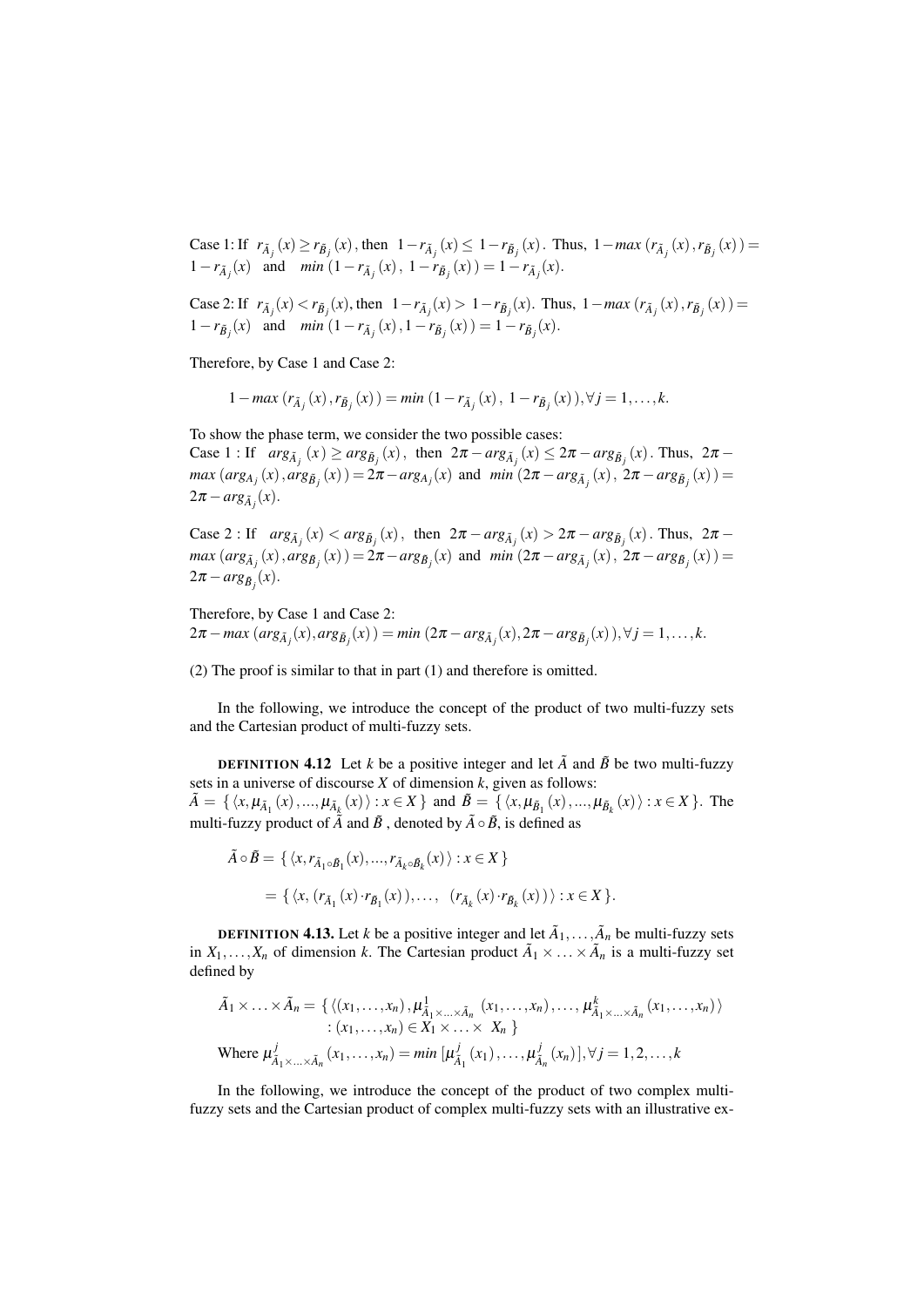ample of the product operation.

**DEFINITION 4.14** Let *k* be a positive integer and let  $\tilde{A}$  and  $\tilde{B}$  be two complex multifuzzy sets in a universe of discourse *X* of dimension *k*, given as follows:

$$
\tilde{A} = \{ \langle x, r_{\tilde{A}_1}(x) . e^{i \arg_{\tilde{A}_1}(x)}, ..., r_{\tilde{A}_k}(x) . e^{i \arg_{\tilde{A}_k}(x)} \rangle : x \in X \},
$$
  

$$
\tilde{B} = \{ \langle x, r_{\tilde{B}_1}(x) . e^{i \arg_{\tilde{B}_1}(x)}, ..., r_{\tilde{B}_k}(x) . e^{i \arg_{\tilde{B}_k}(x)} \rangle : x \in X \},
$$

The complex multi-fuzzy product of  $\tilde{A}$  and  $\tilde{B}$ , denoted by  $\tilde{A} \circ \tilde{B}$ , is defined as

$$
\tilde{A} \circ \tilde{B} = \{ \langle x, r_{\tilde{A}_1 \circ \tilde{B}_1}(x) \cdot e^{i \alpha r g_{\tilde{A}_1 \circ \tilde{B}_1}(x)}, \dots, r_{\tilde{A}_k \circ \tilde{B}_k}(x) \cdot e^{i \alpha r g_{\tilde{A}_k \circ \tilde{B}_k}(x)} \rangle : x \in X \},
$$
\n
$$
= \{ \langle x, (r_{\tilde{A}_1}(x) \cdot r_{\tilde{B}_1}(x)), e^{i 2\pi (\frac{\alpha r g_{\tilde{A}_1}(x)}{2\pi} \cdot \frac{\alpha r g_{\tilde{B}_1}(x)}{2\pi})}, \dots, (r_{\tilde{A}_k}(x) \cdot r_{\tilde{B}_k}(x)).
$$
\n
$$
\cdot e^{i 2\pi (\frac{\alpha r g_{\tilde{A}_k}(x)}{2\pi} \cdot \frac{\alpha r g_{\tilde{B}_k}(x)}{2\pi})} \rangle : x \in X \}.
$$

Example 4.15. Consider Example 4.6. By using the basic complex multi-fuzzy product,

$$
\tilde{A} \circ \tilde{B} = \{ \langle x_1, (0.12) . e^{i(0.05\pi)}, (0.06) . e^{i(0.2\pi)}, (0.02) . e^{i(0.83\pi)}, (0.03) . e^{i(0.01\pi)} \rangle, \langle x_2, (0.05) . e^{i(0.1\pi)}, (0.09) . e^{i(0.35\pi)}, (0.0) e^{i(0.2\pi)}, (0.05) e^{i(\pi)} \rangle \}.
$$

**DEFINITION 4.16.** Let *k* be a positive integer and let  $\tilde{A}_1, \ldots, \tilde{A}_n$  be complex multifuzzy sets in  $X_1, \ldots, X_n$  of dimension  $k$  , respectively. The Cartesian product  $\tilde{A}_1 \times \ldots \times \tilde{A}_n$ is a complex multi-fuzzy set defined by

$$
\tilde{A}_1 \times \ldots \times \tilde{A}_n = \{ \langle (x_1, \ldots, x_n), \mu^1_{\tilde{A}_1 \times \ldots \times \tilde{A}_n} (x_1, \ldots, x_n), \ldots, \mu^k_{\tilde{A}_1 \times \ldots \times \tilde{A}_n} (x_1, \ldots, x_n) \rangle \n: (x_1, \ldots, x_n) \in X_1 \times \ldots \times X_n \}
$$

where

$$
\mu_{\tilde{A}_1 \times ... \times \tilde{A}_n}^j(x_1,...,x_n) = \min \left[ \mu_{\tilde{A}_1}^j(x_1),..., \mu_{\tilde{A}_n}^j(x_n) \cdot e^{i \min \left[ arg_{\tilde{A}_1}^j(x_1),...,arg_{\tilde{A}_n}^j(x_n) \right]} \right],
$$
  
\n
$$
\forall j = 1,2,...,k.
$$

## 5. Distance measure and  $\delta$ -equalities of complex multi-fuzz sets

In this section we give the structure of distance measure on complex multi-fuzzy sets by extending the structure of distance measure of complex fuzzy sets [16].

We will first introduce the axiom definition of distance measure between complex multi-fuzzy sets and give an illustrative example.

DEFINITION 5.1. The distance between complex multi-fuzzy sets is a function  $\hat{d}$  : CM<sup>k</sup>FS(X) ×CM<sup>k</sup>FS(X) → [0,1] for any  $\tilde{A}$ ,  $\tilde{B}$ ,  $\tilde{C}$   $\in CM^kFS(X)$ , satisfying the following properties: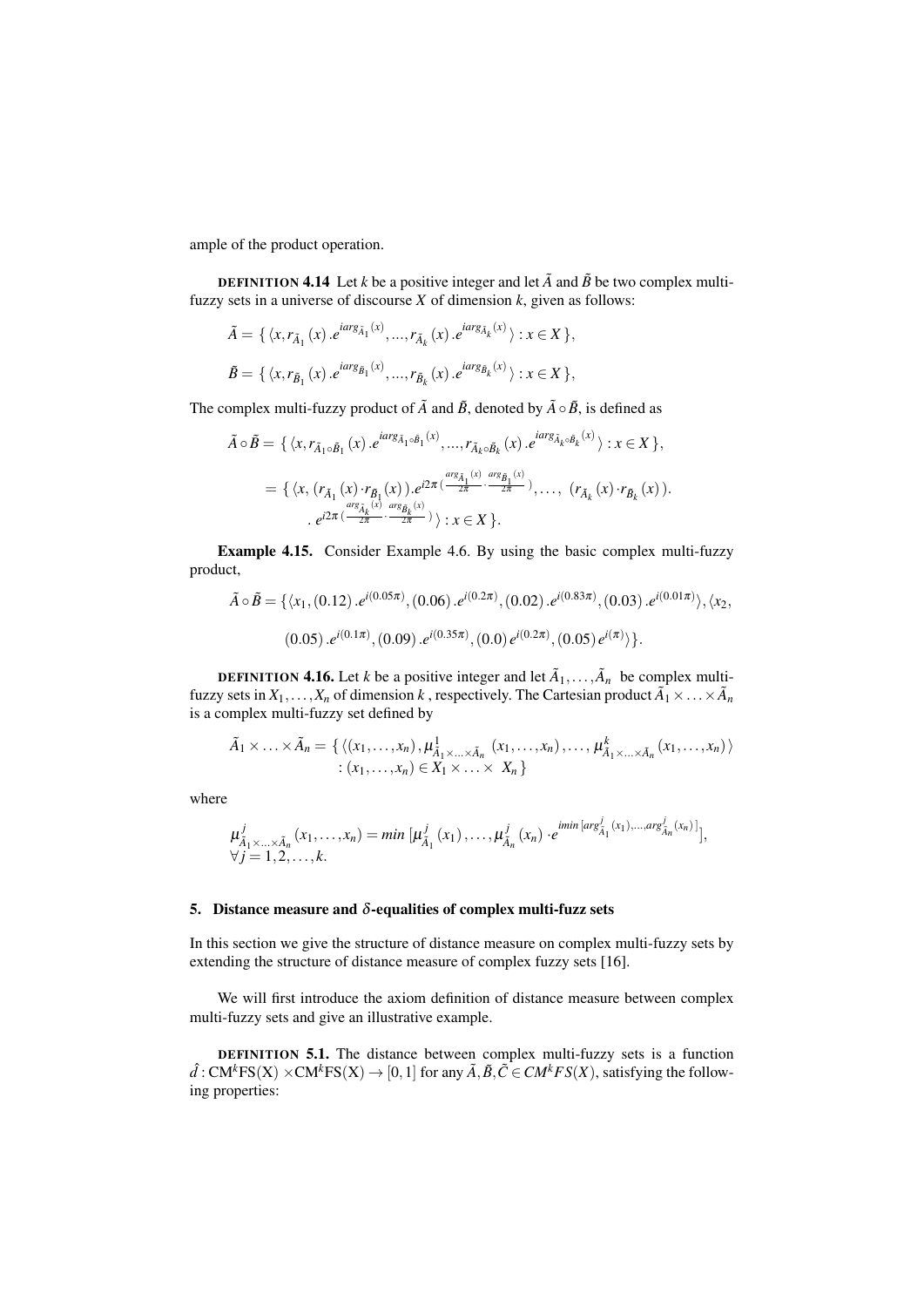1. 
$$
0 \leq \hat{d}(\tilde{A}, \tilde{B}) \leq 1
$$
,  
\n2.  $\hat{d}(\tilde{A}, \tilde{B}) = 0$  if and only if  $\tilde{A} = \tilde{B}$ ,  
\n3.  $\hat{d}(\tilde{A}, \tilde{B}) = \hat{d}(\tilde{B}, \tilde{A})$ ,  
\n4.  $\hat{d}(\tilde{A}, \tilde{B}) \leq \hat{d}(\tilde{A}, \tilde{C}) + \hat{d}(\tilde{C}, \tilde{B})$ .

We define

$$
\hat{d}(\tilde{A},\tilde{B}) = \max \left( \frac{\max (\sup_{x \in X} |r_{\tilde{A}_1}(x) - r_{\tilde{B}_1}(x) |, \dots, \sup_{x \in X} |r_{\tilde{A}_k}(x) - r_{\tilde{B}_k}(x) |),}{\max \left( \frac{\frac{1}{2\pi} \sup_{x \in X} |arg_{\tilde{A}_1}(x) - \arg_{\tilde{B}_1}(x) |, \dots, \frac{1}{2\pi} \sup_{x \in X} |arg_{\tilde{A}_k}(x) - \arg_{\tilde{B}_k}(x) | \right)} \right)
$$

**Example 5.2.** Let  $\tilde{A}$  and  $\tilde{B}$  be two complex multi-fuzzy sets in  $X = \{x_1, x_2\}$  of dimension four, given by

$$
\tilde{A} = \{ \langle x_1, (0.2), e^{i(\pi)}, (0.3), e^{i(0.4\pi)}, (0.0), e^{i(0.1\pi)}, (0.3), e^{i(2\pi)} \rangle, \langle x_2, (0.2), e^{i(2\pi)}, (0.1), e^{i(0.5\pi)}, (0.3), e^{i(0.2\pi)}, (0.4), e^{i(0.2\pi)} \rangle \},
$$

$$
\tilde{B} = \{ \langle x_1, (0.6), e^{i(0.1\pi)}, (0.0), e^{i(\pi)}, (0.3), e^{i(1.1\pi)}, (0.1), e^{i(0.7\pi)} \rangle, \langle x_2, (0.5), e^{i(\pi)}, (0.3), e^{i(0.8\pi)}, (0.1), e^{i(0.6\pi)}, (0.2), e^{i(2\pi)} \rangle \}.
$$

we see

$$
\sup_{x \in X} |r_{\tilde{A}_1}(x) - r_{\tilde{B}_1}(x)| = (|-0.4|, |-0.3|) = 0.4 ,
$$
\n
$$
\sup_{x \in X} |r_{\tilde{A}_2}(x) - r_{\tilde{B}_2}(x)| = 0.3 ,
$$
\n
$$
\sup_{x \in X} |r_{\tilde{A}_3}(x) - r_{\tilde{B}_3}(x)| = 0.3 ,
$$
\n
$$
\sup_{x \in X} |r_{\tilde{A}_4}(x) - r_{\tilde{B}_4}(x)| = 0.2
$$
\nand\n
$$
\frac{1}{2\pi} \sup_{x \in X} |arg_{\tilde{A}_1}(x) - arg_{\tilde{B}_1}(x)| = \frac{1}{2\pi} (|0.9\pi|, |\pi|) = \frac{1}{2\pi} (\pi) = 0.5 ,
$$
\n
$$
\frac{1}{2\pi} \sup_{x \in X} |arg_{\tilde{A}_1}(x) - arg_{\tilde{B}_1}(x)| = 0.5 ,
$$
\n
$$
\frac{1}{2\pi} \sup_{x \in X} |arg_{\tilde{A}_1}(x) - arg_{\tilde{B}_1}(x)| = 1.8 ,
$$
\n
$$
\frac{1}{2\pi} \sup_{x \in X} |arg_{\tilde{A}_1}(x) - arg_{\tilde{B}_1}(x)| = 0.9
$$

Therefore

$$
\hat{d}(\tilde{A}, \tilde{B}) = \max[\max(0.4, 0.3, 0.3, 0.2), \max(0.5, 0.3, 0.5, 0.9)] = \max[0.4.0.9] = 0.9.
$$

Now, we propose the definition of  $\delta$ -Equalities of complex multi-fuzzy sets.

**DEFINITION 5.3.** Let *k* be a positive integer and let  $\tilde{A}$  and  $\tilde{B}$  be two complex multifuzzy sets in a universe of discourse *X* of dimension *k*, given as follows:

$$
\tilde{A} = \{ \langle x, r_{\tilde{A}_1}(x), e^{i \arg_{\tilde{A}_1}(x)}, ..., r_{\tilde{A}_k}(x), e^{i \arg_{\tilde{A}_k}(x)} \rangle : x \in X \},
$$
  

$$
\tilde{B} = \{ \langle x, r_{\tilde{B}_1}(x), e^{i \arg_{\tilde{B}_1}(x)}, ..., r_{\tilde{B}_k}(x), e^{i \arg_{\tilde{B}_k}(x)} \rangle : x \in X \},
$$

Then  $\tilde{A}$  and  $\tilde{B}$  are said to be  $\delta$ -equal, denoted by  $\tilde{A} = (\delta) \tilde{B}$ , if and only if  $\hat{d}(\tilde{A},\tilde{B}) \leq 1-\delta$ , where  $0 \leq \delta \leq 1$ .

Given the definition above, we can easily obtain the following proposition.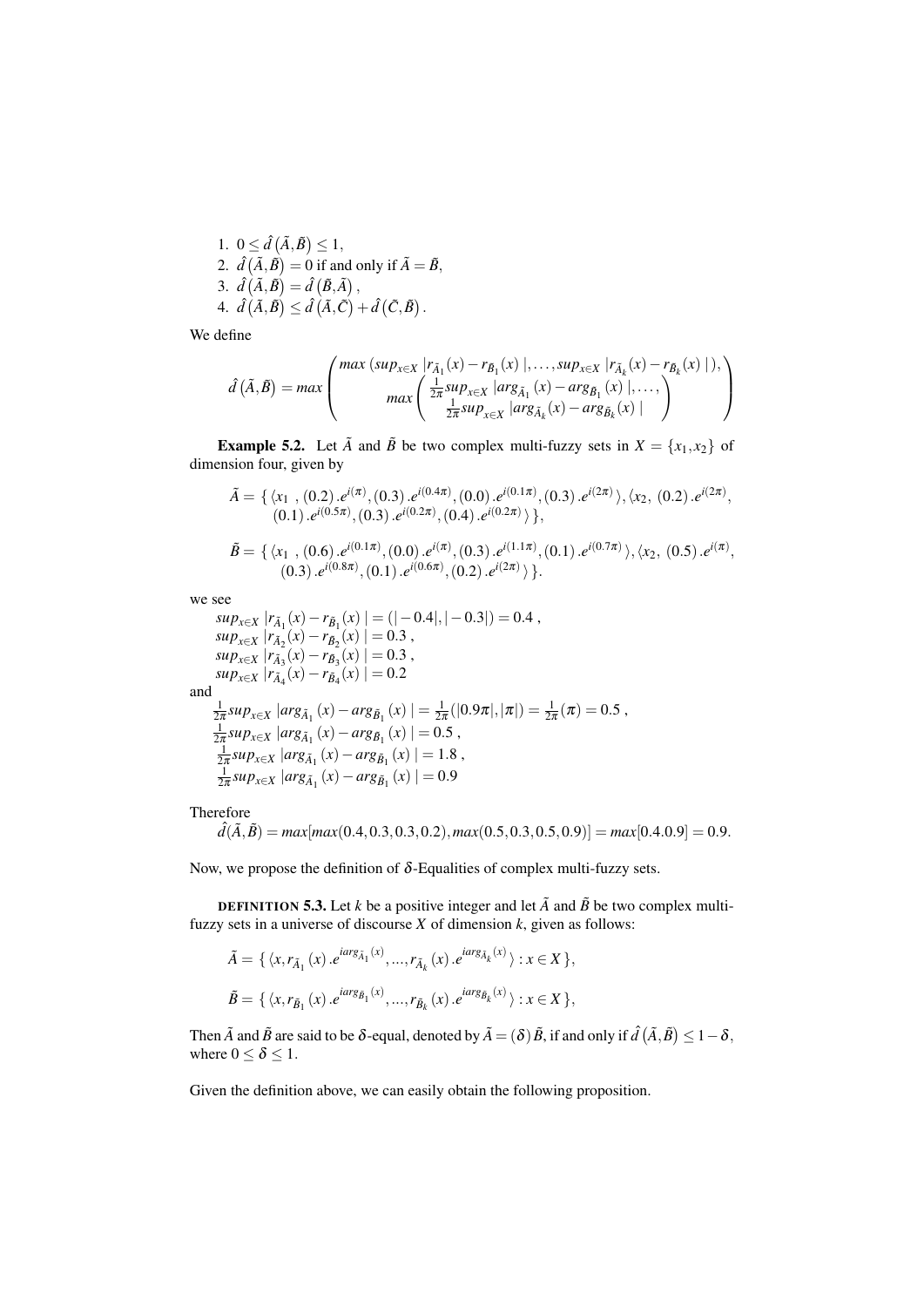**Proposition 5.4** Let  $\tilde{A}$ ,  $\tilde{B}$  and  $\tilde{C}$  be any three complex multi-fuzzy sets in *X* of dimension *k*. Then

- 1.  $\tilde{A}=(0)\tilde{B}$ ,
- 2.  $\tilde{A} = (1)\tilde{B}$  if and only if  $\tilde{A} = \tilde{B}$ ,
- 3. if  $\tilde{A} = (\delta) \tilde{B}$  if and only if  $\tilde{B} = (\delta) \tilde{A}$ ,
- 4.  $\tilde{A} = (\delta_1) \tilde{B}$  and  $\delta_2 \leq \delta_1$ , then  $\tilde{A} = (\delta_2) \tilde{B}$ ,
- 5. if for all  $\alpha \in I$ ,  $\tilde{A} = (\delta_{\alpha})\tilde{B}$ , where *I* is an index set, then  $\tilde{A} = (sup_{\alpha \in I} \delta_{\alpha})\tilde{B}$ ,
- 6. for all  $\tilde{A}$  and  $\tilde{B}$ , there exists a unique  $\delta$  such that  $\tilde{A} = (\delta) \tilde{B}$  and if  $\tilde{A} = (\delta') \tilde{B}$  then  $\delta' \leq \delta$ ,
- 7. if  $\tilde{A} = (\delta_1) \tilde{B}$  and  $\tilde{A} = (\delta_2) \tilde{B}$ , then  $\tilde{A} = (\delta) \tilde{C}$ , where  $\delta = \delta_1 * \delta_2$ .

Proof. Properties 1- 4 can be easily proven using Definitions 5.1 and 5.3. Here we only prove properties 5, 6 and 7.

5. Since for all  $\alpha \in I$ ,  $\tilde{A} = (\delta_{\alpha})$ , we have

$$
\hat{d}(\tilde{A}, \tilde{B}) = \max \left( \frac{\max (\sup_{x \in X} |r_{\tilde{A}_1}(x) - r_{\tilde{B}_1}(x) |, \dots, \sup_{x \in X} |r_{\tilde{A}_k}(x) - r_{\tilde{B}_k}(x) |),}{\max \left( \frac{\frac{1}{2\pi} \sup_{x \in X} |\arg_{\tilde{A}_1}(x) - \arg_{\tilde{B}_1}(x) |, \dots, \sum_{\tilde{A}_k} |\arg_{\tilde{A}_k}(x) - \arg_{\tilde{B}_k}(x) | \right)} \right)
$$
\n
$$
\leq 1 - \delta_{\alpha}.
$$

Therefore  $sup_{x \in X} |r_{\tilde{A}_j}(x) - r_{\tilde{B}_j}(x)| \leq 1 - sup_{\alpha \in I} \delta_\alpha, \ \forall j = 1, 2, ..., k.$ and  $\frac{1}{2\pi}sup_{x\in X}$   $|arg_{\tilde{A}_j}(x) - arg_{\tilde{B}_j}(x)| \leq 1 - sup_{\alpha \in I} \delta_{\alpha}, \ \forall j = 1, 2, ..., k.$ Thus

$$
\hat{d}(\tilde{A}, \tilde{B}) = \max \left( \frac{\max (\sup_{x \in X} |r_{\tilde{A}_1}(x) - r_{\tilde{B}_1}(x) |, \dots, \sup_{x \in X} |r_{\tilde{A}_k}(x) - r_{\tilde{B}_k}(x) |),}{\max \left( \frac{\frac{1}{2\pi} \sup_{x \in X} |arg_{\tilde{A}_1}(x) - \arg_{\tilde{B}_1}(x) |, \dots,}{\frac{1}{2\pi} \sup_{x \in X} |arg_{\tilde{A}_k}(x) - \arg_{\tilde{B}_k}(x) |} \right)} \right)
$$
\n
$$
\leq 1 - \sup_{\alpha \in I} \delta_{\alpha}.
$$

Hence  $\tilde{A} = (sup_{\alpha \in I} \delta_{\alpha}) \tilde{B}$ .

6. Let  $\delta = 1 - \hat{d} \left( \tilde{A}, \tilde{B} \right)$ . Then  $\tilde{A} = (\delta) \tilde{B}$ . If  $\tilde{A} = (\delta') \tilde{B}$ , we have  $1 - \delta = \hat{d} \left( \tilde{A}, \tilde{B} \right) \leq 1 - \delta'$ . Consequently  $\delta' \leq \delta$ . Now assume there exist two constants  $\delta_1$  and  $\delta_2$  which simultaneously satisfy the required properties, then  $\delta_1 \leq \delta_2$  and  $\delta_2 \leq \delta_1$ . This implies  $\delta_1 = \delta_2$ . Hence the desired  $\delta$  is unique.

7. Since  $\tilde{A} = (\delta_1) \tilde{B}$ , we have

$$
\hat{d}(\tilde{A}, \tilde{B}) = \max \left( \frac{\max (\sup_{x \in X} |r_{\tilde{A}_1}(x) - r_{\tilde{B}_1}(x) |, \dots, \sup_{x \in X} |r_{\tilde{A}_k}(x) - r_{\tilde{B}_k}(x) |),}{\max \left( \frac{\frac{1}{2\pi} \sup_{x \in X} |\arg_{\tilde{A}_1}(x) - \arg_{\tilde{B}_1}(x) |, \dots,}{\frac{1}{2\pi} \sup_{x \in X} |\arg_{\tilde{A}_k}(x) - \arg_{\tilde{B}_k}(x) |} \right)} \right)
$$
\n
$$
\leq 1 - \delta_1,
$$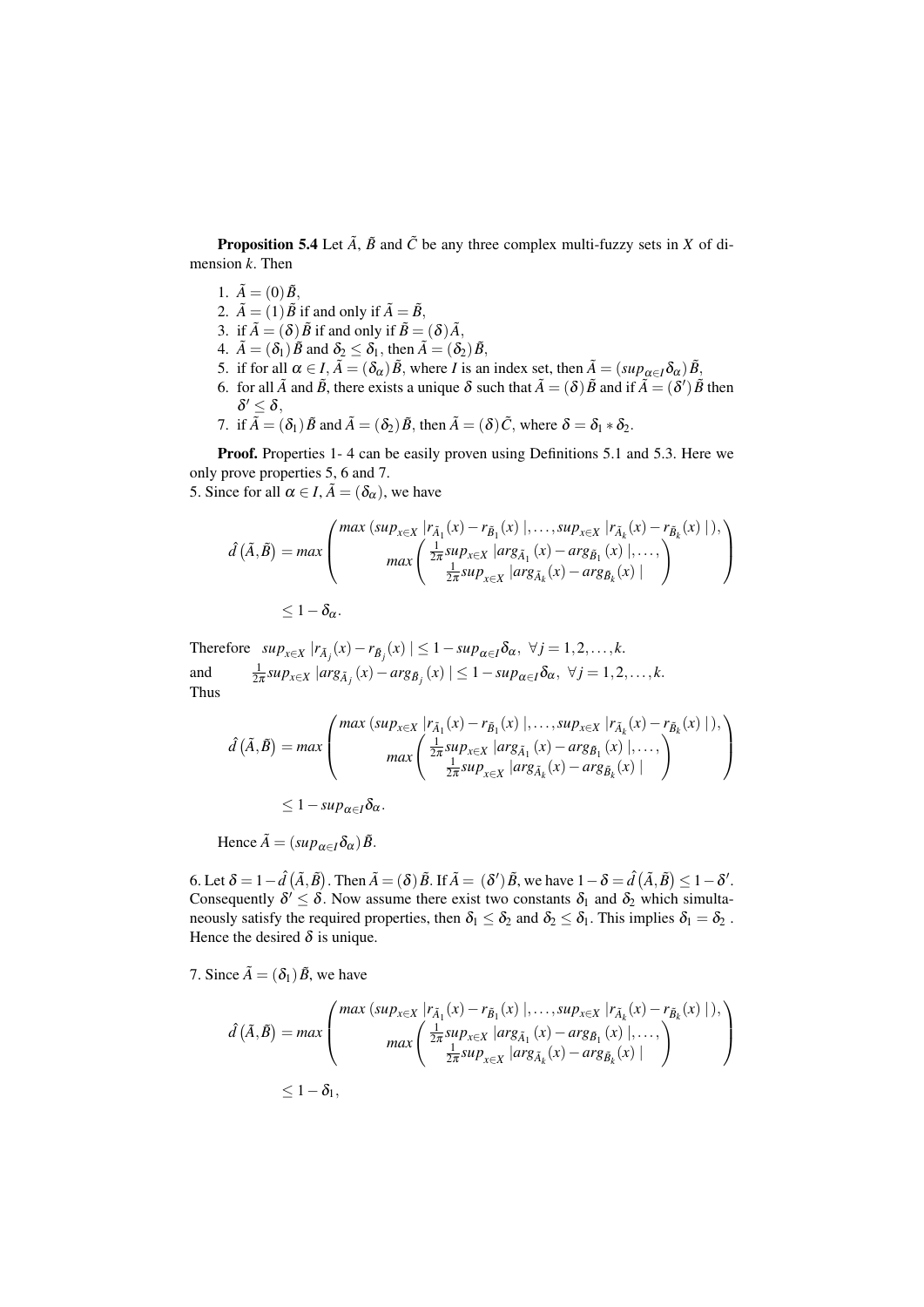which implies

 $sup_{x\in X}|r_{\tilde{A}_j}(x)-r_{\tilde{B}_j}(x)|\leq 1-\delta_1$  and  $\frac{1}{2\pi}sup_{x\in X}|arg_{\tilde{A}_j}(x)-arg_{\tilde{B}_j}(x)|\leq 1-\delta_1, \forall j=$  $1, 2, \ldots, k.$ 

Also we have  $\tilde{B} = (\delta_1) \tilde{C}$ , thus

$$
\hat{d}(\tilde{B},\tilde{C}) = \max \left( \frac{\max (\sup_{x \in X} |r_{\tilde{B}_1}(x) - r_{\tilde{C}_1}(x) |,...,sup_{x \in X} |r_{\tilde{B}_k}(x) - r_{\tilde{C}_k}(x) |),}{\max \left( \frac{\frac{1}{2\pi} \sup_{x \in X} |arg_{\tilde{B}_1}(x) - \arg_{\tilde{C}_1}(x) |,...,}{\frac{1}{2\pi} \sup_{x \in X} |arg_{\tilde{B}_k}(x) - \arg_{\tilde{C}_k}(x) |} \right)} \right)
$$
\n
$$
\leq 1 - \delta_2,
$$

which implies

 $sup_{x\in X}|r_{\tilde{B}_j}(x)-r_{\tilde{C}_j}(x)|\leq 1-\delta_2$  and  $\frac{1}{2\pi}sup_{x\in X}|arg_{\tilde{B}_j}(x)-arg_{\tilde{C}_j}(x)|\leq 1-\delta_2, \forall j=$  $1, 2, \ldots, k.$ 

Now, we have

$$
\hat{d}(\tilde{A}, \tilde{C}) = max \left( \frac{\max (\sup_{x \in X} |r_{\tilde{A}_1}(x) - r_{\tilde{C}_1}(x) |,..., \sup_{x \in X} |r_{\tilde{A}_k}(x) - r_{\tilde{C}_k}(x) |),}{\max \left( \frac{\frac{1}{2\pi} sup_{x \in X} |arg_{\tilde{A}_1}(x) - arg_{\tilde{C}_1}(x) |,...,)}{\frac{1}{2\pi} sup_{x \in X} |arg_{\tilde{A}_k}(x) - arg_{\tilde{C}_k}(x) |} \right)} \right)
$$
\n
$$
\leq max \left( \frac{\max (\frac{(sup_{x \in X} |r_{\tilde{A}_1}(x) - r_{\tilde{B}_1}(x) | + sup_{x \in X} |r_{\tilde{B}_1}(x) - r_{\tilde{C}_1}(x) |),...,}{(sup_{x \in X} |r_{\tilde{A}_k}(x) - r_{\tilde{B}_k}(x) | + sup_{x \in X} |r_{\tilde{B}_k}(x) - r_{\tilde{C}_k}(x) |)} \right), \newline \leq max \left( \frac{\left( \frac{\frac{1}{2\pi} sup_{x \in X} |arg_{\tilde{A}_1}(x) - arg_{\tilde{B}_1}(x) | +}{\frac{1}{2\pi} sup_{x \in X} |arg_{\tilde{B}_1}(x) - arg_{\tilde{C}_1}(x) |} \right),}{\left( \frac{\frac{1}{2\pi} sup_{x \in X} |arg_{\tilde{A}_k}(x) - arg_{\tilde{C}_k}(x) | +}{\frac{1}{2\pi} sup_{x \in X} |arg_{\tilde{B}_k}(x) - arg_{\tilde{C}_k}(x) |} \right)} \right)
$$
\n
$$
\leq max \left( \frac{\max ((1 - \delta_1) + (1 - \delta_2)), ..., ((1 - \delta_1) + (1 - \delta_2))),}{\max ((1 - \delta_1) + (1 - \delta_2)), ..., ((1 - \delta_1) + (1 - \delta_2)) )} \right)
$$
\n
$$
\leq max ((1 - \delta_1) + (1 - \delta_2), (1 - \delta_1) + (1 - \delta_2)) = (1 - \delta_1) + (1 - \delta_2)
$$
\n
$$
= 1 - (\delta_1 + \
$$

From definition 5.1 , since  $\hat{d}(\tilde{A}, \tilde{C}) \leq 1$ . Therefore  $d(\tilde{A}, \tilde{C}) \leq 1-\delta_1*\delta_2 = 1-\delta$ , which implies  $\tilde{A} = (\delta)\tilde{C}$ .

Now, we give a theorem of the complement of  $\delta$ -Equalities of complex multi-fuzzy sets .

**THEOREM 5.6.** If  $\tilde{A} = (\delta) \tilde{B}$ , then  $\tilde{A}^c = (\delta) \tilde{B}^c$ , where  $\tilde{A}^c$  and  $\tilde{B}^c$  are the complement of the complex multi-fuzzy sets  $\tilde{A}$  and  $\tilde{B}$ .

Proof. Since

$$
\hat{d}(\tilde{A}^c, \tilde{B}^c) = max \left( \frac{max \left( \sup_{x \in X} |r_{\tilde{A}_1^c}(x) - r_{\tilde{B}_1^c}(x) |, \dots, sup_{x \in X} |r_{\tilde{A}_k^c}(x) - r_{\tilde{B}_k^c}(x) | \right), \right)}{max \left( \frac{\frac{1}{2\pi} sup_{x \in X} |arg_{\tilde{A}_1^c}(x) - arg_{\tilde{B}_1^c}(x) |, \dots, \right)}{\frac{1}{2\pi} sup_{x \in X} |arg_{\tilde{A}_k^c}(x) - arg_{\tilde{B}_k^c}(x) |} \right)
$$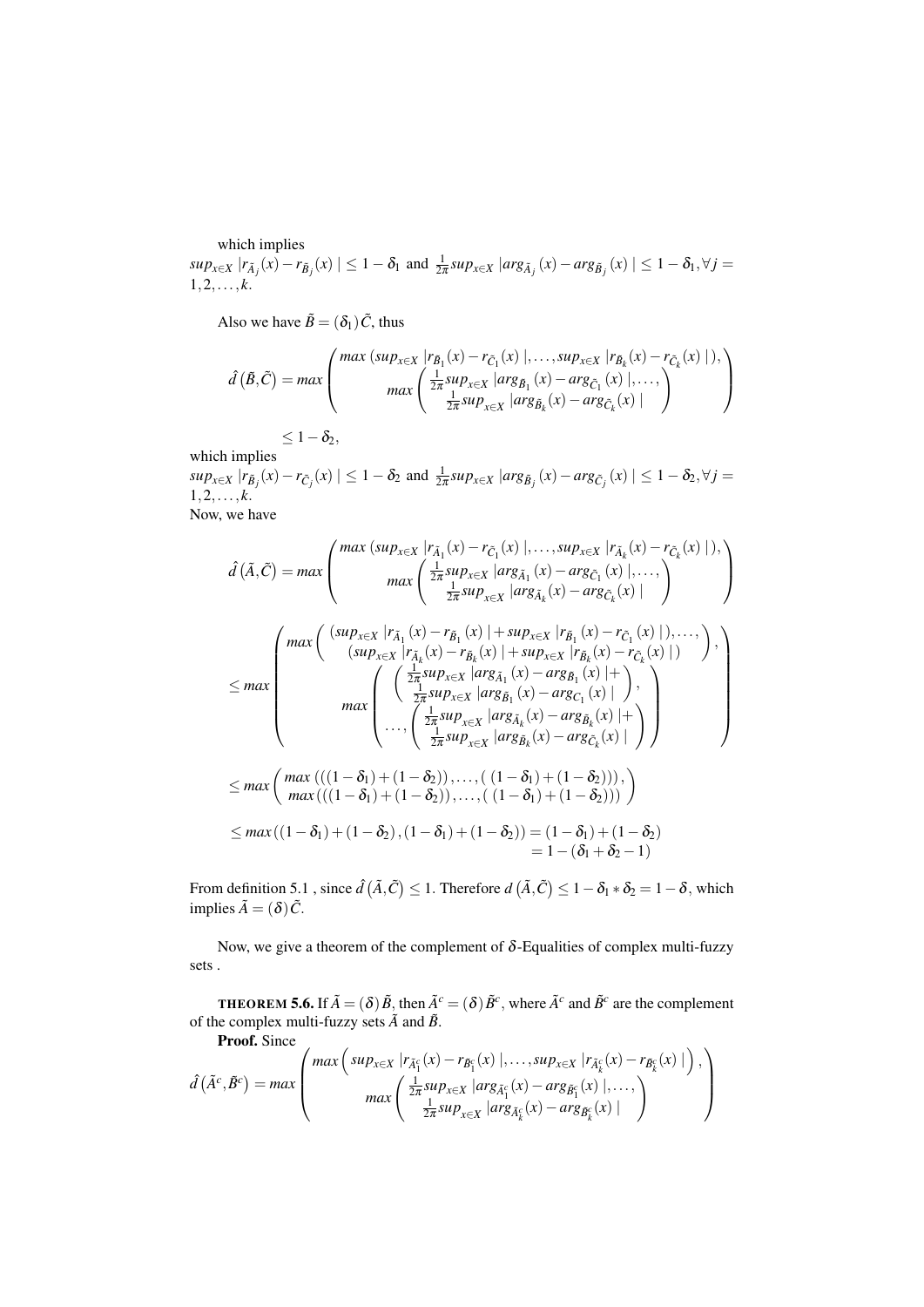$$
= max \left( \begin{array}{c} \max \left( \frac{sup_{x \in X} | (1 - r_{\tilde{A}_1}(x)) - (1 - r_{\tilde{B}_1}(x)) |, \ldots, }{sup_{x \in X} | (1 - r_{\tilde{A}_k}(x)) - (1 - r_{\tilde{B}_k}(x)) |} \right), \\ \max \left( \frac{\frac{1}{2\pi} sup_{x \in X} | (2\pi - arg_{\tilde{A}_1}(x)) - (2\pi - arg_{\tilde{B}_1}(x)) |, \ldots, }{\frac{1}{2\pi} sup_{x \in X} | (2\pi - arg_{\tilde{A}_k}(x)) - (2\pi - arg_{\tilde{B}_k}(x)) |} \right) \end{array} \right)
$$
  
\n
$$
= max \left( \frac{max \left( sup_{x \in X} | r_{\tilde{A}_1}(x) - r_{\tilde{B}_1}(x) |, \ldots, sup_{x \in X} | r_{\tilde{A}_k}(x) - r_{\tilde{B}_k}(x) | \right), \\ max \left( \frac{\frac{1}{2\pi} sup_{x \in X} | arg_{\tilde{A}_1}(x) - arg_{\tilde{B}_1}(x) |, \ldots, }{\frac{1}{2\pi} sup_{x \in X} | arg_{\tilde{A}_k}(x) - arg_{\tilde{B}_k}(x) |} \right), \ldots, \right)
$$
  
\n
$$
= \hat{d}(\tilde{A}, \tilde{B}) \leq 1 - \delta
$$

Hence  $\hat{d}(\tilde{A}^c, \tilde{B}^c) \le 1 - \delta$ , thus  $\tilde{A}^c = (\delta) \tilde{B}^c$ .

# 6. Conclusion

Complex multi-fuzzy set theory is an extension of complex fuzzy set and complex Atanassov intuitionistic fuzzy set theory. In this paper, we have introduced the novel concept of complex multi-fuzzy set and studied the basic theoretic operations of this new concept which are complement, union and intersection on complex multi-fuzzy sets. We also presented some properties of these basic theoretic operations and other relevant laws pertaining to the concept of complex multi-fuzzy sets. Finally, we present the distance measure between two complex multi-fuzzy sets. This distance measure is used to define  $\delta$ -equalities of complex multi-fuzzy sets.

#### References

- [1] L.A. Zadeh, Fuzzy set, *Information and Control* 8(3) (1965), 338-353.
- [2] F.J. Cabrerizo, F. Chiclana, R. Al-Hmouz, A. Morfeq, A.S. Balamash and E. Herrera-Viedma, Fuzzy decision making and consensus: Challenges, *Journal of Intelligent and Fuzzy Systems* 29(3)(2015), 1109-1118.
- [3] T. Sarkodie-Gyan, H. Yu, M. Alaqtash, M.A. Bogale, J. Moody and R. Brower, Application of fuzzy sets for assisting the physician's model of functional impairments in human locomotion, *Journal of Intelligent and Fuzzy Systems* 25(4) (2013), 1001-1011.
- [4] L.W. Lee and S.M. Chen, Fuzzy decision making and fuzzy group decision making based on likelihoodbased comparison relations of hesitant fuzzy linguistic term sets, *Journal of Intelligent and Fuzzy Systems* 29(3) (2015), 1119-1137.
- [5] S. Sebastian and T.V. Ramakrishnan, Multi-fuzzy sets, *International Mathematical Forum* 5(50) (2010), 2471-2476.
- [6] S.Sebastian and T.V. Ramakrishnan, Multi-fuzzy sets: An extension of fuzzy sets, *Fuzzy Information and Engineering* 3(1) (2011), 35-43.
- [7] K.T. Atanassov , Intuitionistic fuzzy sets, *Fuzzy Sets and Systems* 20(1) (1986), 87-96.
- [8] D. Ramot, R. Milo, M. Friedman and A. Kandel, Complex fuzzy sets, *IEEE Transactions on Fuzzy Systems* 10(2) (2002), 171-186.
- [9] D. Ramot, M. Friedman, G. Langholz, and A. Kandel, Complex fuzzy logic, *IEEE Transactions on Fuzzy Systems* 11(4) (2003), 450-461.